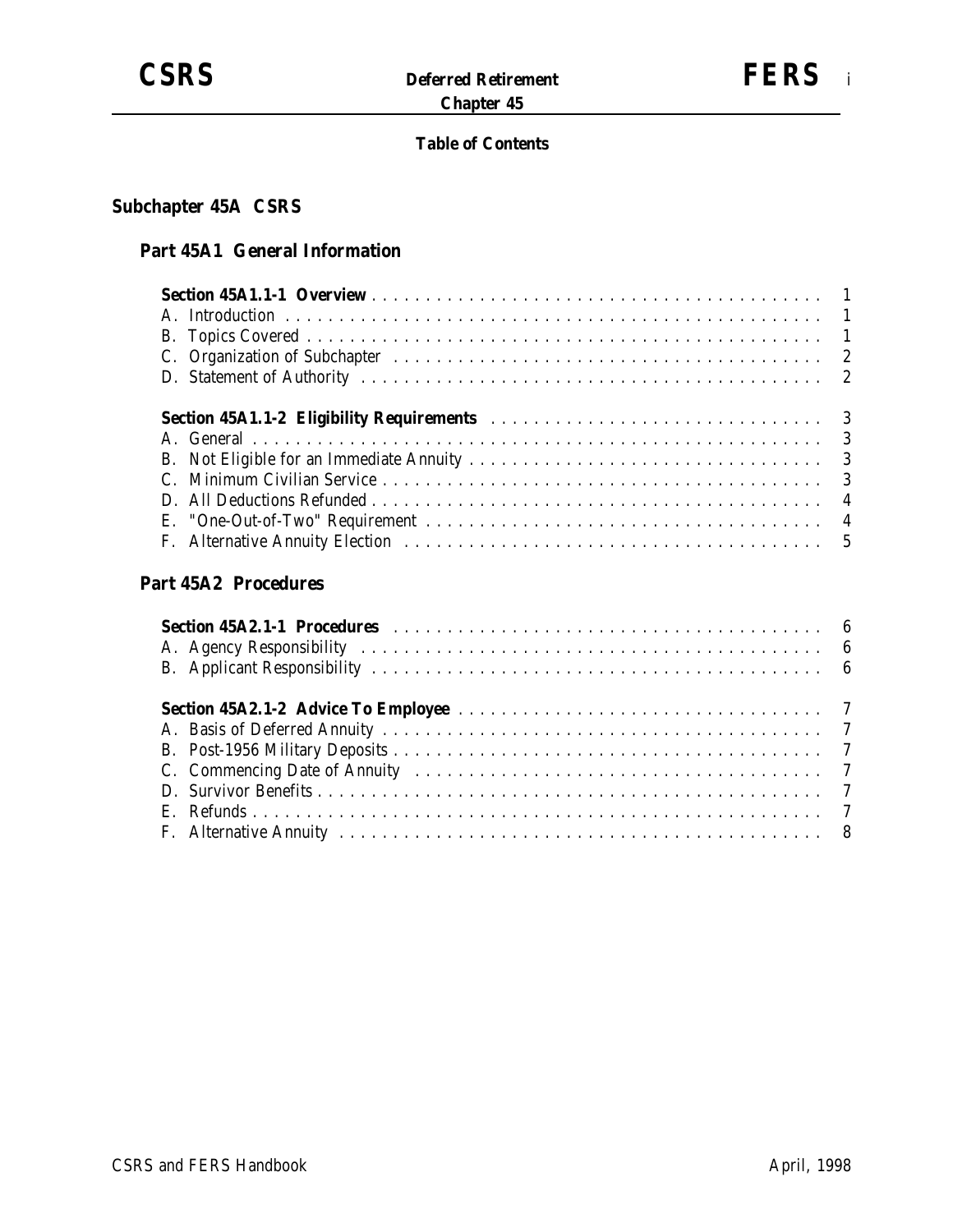

# **Subchapter 45B FERS**

# **Part 45B1 General Information**

# **Part 45B2 Procedures**

# **Subchapter 45C Job Aids and Forms**

| Retirement and Insurance Information for Separating CSRS or CSRS Offset |  |
|-------------------------------------------------------------------------|--|
|                                                                         |  |
| Retirement and Insurance Information for FERS Employees                 |  |
| Who Are Not Eligible for an Immediate Annuity  24                       |  |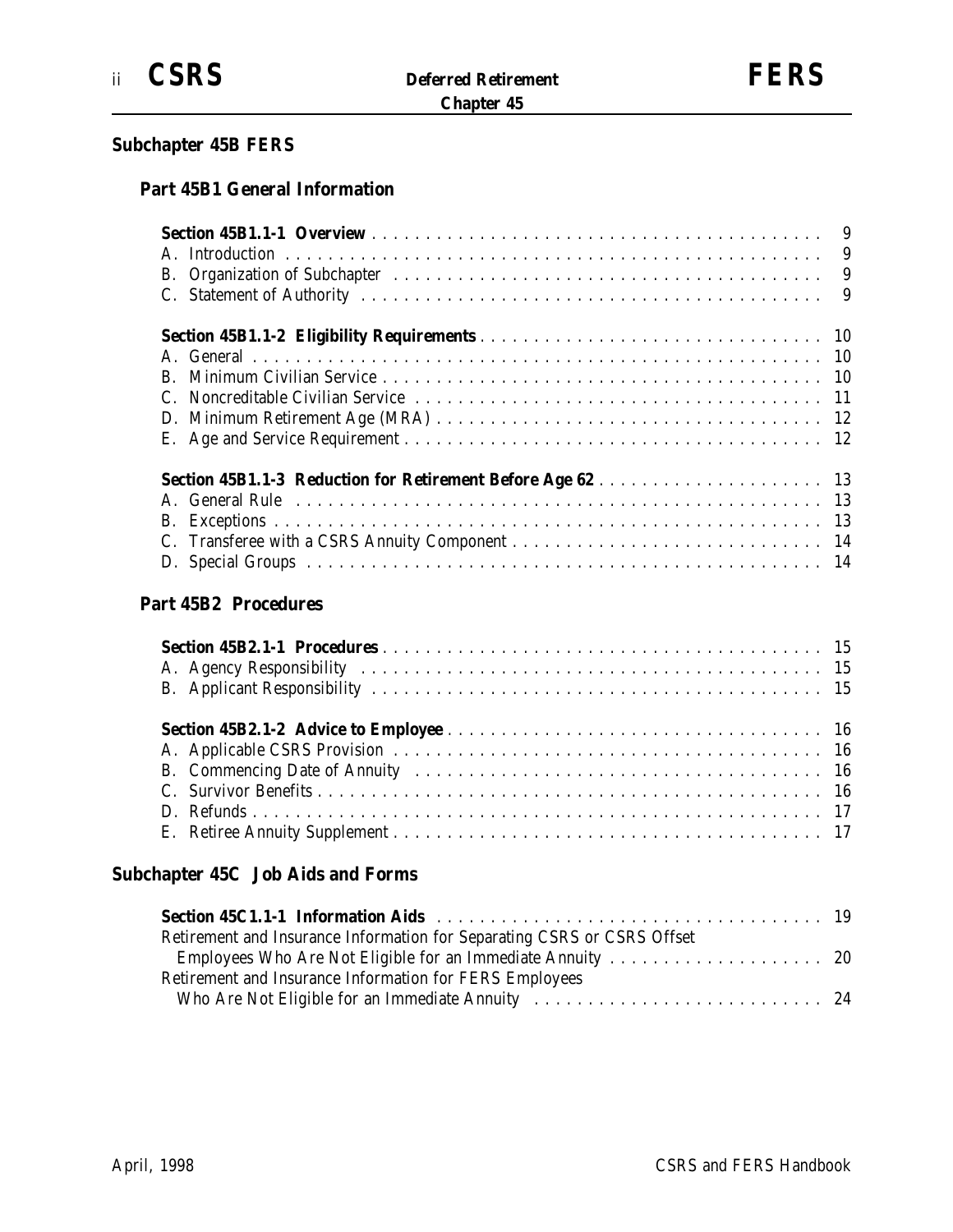# **Subchapter 45A CSRS Part 45A1 General Information**

# **Section 45A1.1-1 Overview**

| А.        | <b>Introduction</b>   | This subchapter covers deferred retirements. A deferred retirement annuity<br>may be payable at a future date to an employee who separates from a<br>position subject to CSRS or transfers to a position not covered by the<br>retirement system before qualifying for an immediate annuity. |  |  |  |
|-----------|-----------------------|----------------------------------------------------------------------------------------------------------------------------------------------------------------------------------------------------------------------------------------------------------------------------------------------|--|--|--|
|           |                       | For information about immediate CSRS retirements, see the following<br>chapters:                                                                                                                                                                                                             |  |  |  |
|           |                       | Chapter 41, Voluntary Retirement Based on Age and Service;<br>٠                                                                                                                                                                                                                              |  |  |  |
|           |                       | Chapter 43, Early Voluntary Retirement, for retirement under an<br>$\bullet$<br>OPM-approved major RIF, reorganization, or transfer of function;                                                                                                                                             |  |  |  |
|           |                       | <b>Chapter 44, Discontinued Service Retirement;</b><br>$\bullet$                                                                                                                                                                                                                             |  |  |  |
|           |                       | Chapter 46, Special Retirement Provisions for Law Enforcement<br>Officers, Firefighters, and Air Traffic Controllers.                                                                                                                                                                        |  |  |  |
| <b>B.</b> | <b>Topics Covered</b> | This subchapter covers:                                                                                                                                                                                                                                                                      |  |  |  |
|           |                       | CSRS eligibility requirements for a deferred annuity;<br>$\bullet$                                                                                                                                                                                                                           |  |  |  |
|           |                       | The procedures the employing office must follow at time of separation<br>٠<br>for employees who are eligible for a deferred annuity;                                                                                                                                                         |  |  |  |
|           |                       | The advice that the employing office should give to a separating                                                                                                                                                                                                                             |  |  |  |

employee about deferred retirement.

CSRS and FERS Handbook **April**, 1998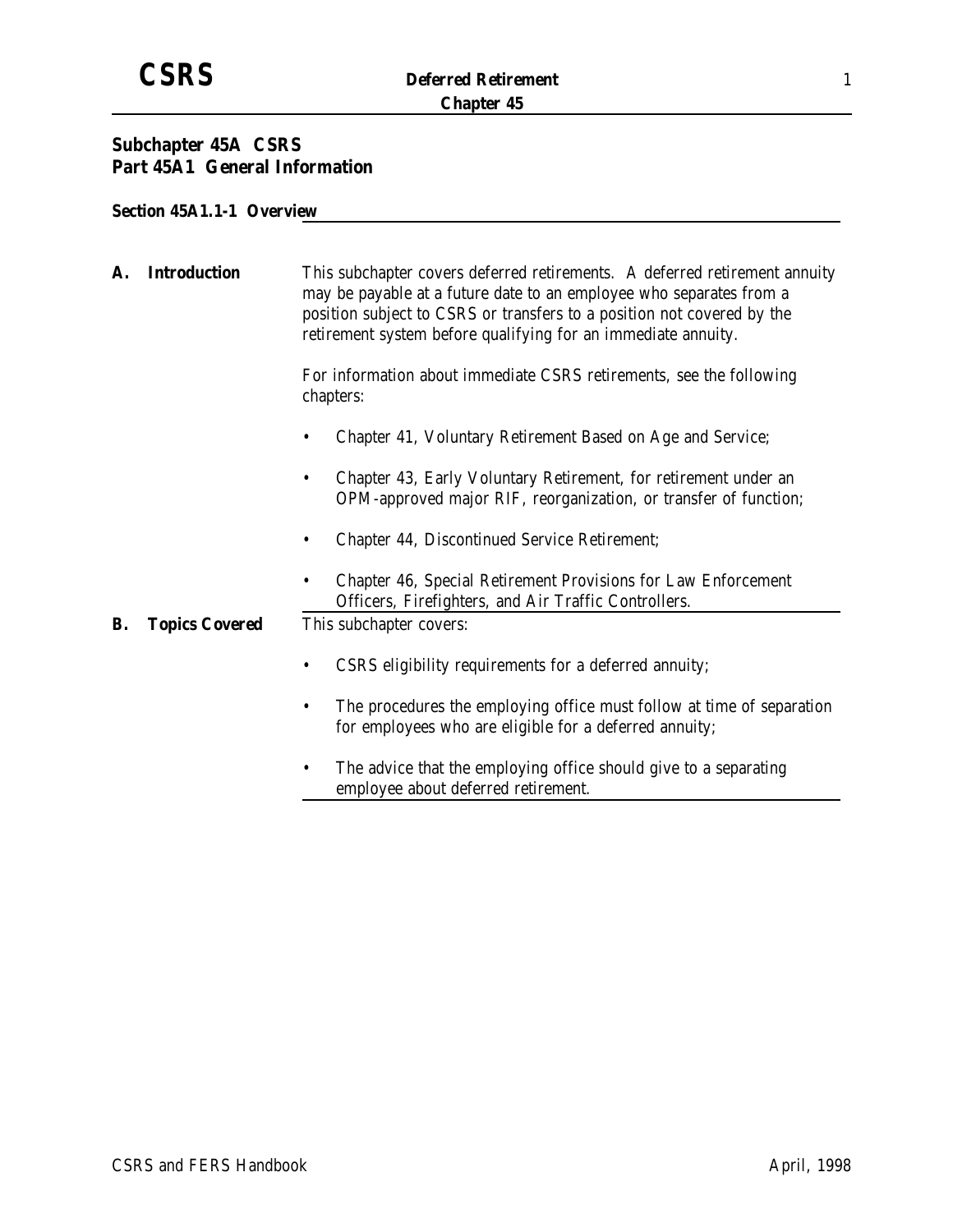

# **Section 45A1.1-1 Overview (Cont.)**

| C. | The CSRS subchapter has two parts:<br>Organization of<br><b>Subchapter</b> |             |                                                                                                                                          |      |  |
|----|----------------------------------------------------------------------------|-------------|------------------------------------------------------------------------------------------------------------------------------------------|------|--|
|    |                                                                            | <b>Part</b> | <b>Name of Part</b>                                                                                                                      | Page |  |
|    |                                                                            | 45A1        | <b>General Information</b>                                                                                                               | 1    |  |
|    |                                                                            | 45A2        | Procedures                                                                                                                               | 6    |  |
| D. | <b>Statement of</b>                                                        | page 9.     | NOTE: Subchapter 45B about deferred retirement under FERS begins on<br>This subchapter is based on the laws and regulations cited below. |      |  |
|    | <b>Authority</b>                                                           | ٠<br>٠      | United States Code: 5 U.S.C. 8333 and 8338<br>Public Law 103-66, section 11002                                                           |      |  |
|    |                                                                            | ٠           | Code of Federal Regulations: 5 CFR Part 831                                                                                              |      |  |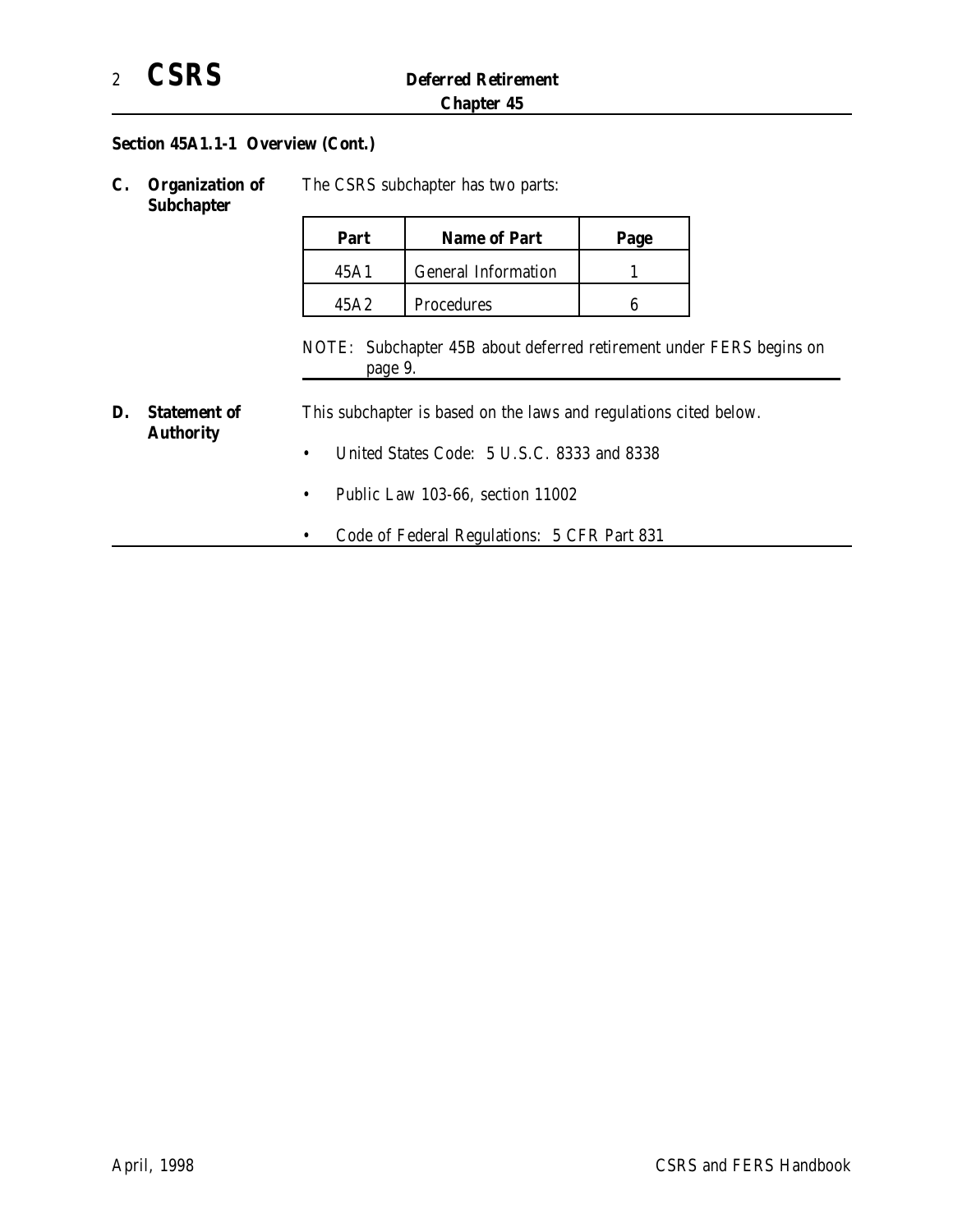# **Section 45A1.1-2 Eligibility Requirements**

| A.             | <b>General</b>                                            | An employee who separates from service or transfers to a position that is<br>not covered by the retirement system is entitled to a deferred annuity<br>commencing at age 62 if he or she:                                                                                                                                                                                                                                                                                                      |
|----------------|-----------------------------------------------------------|------------------------------------------------------------------------------------------------------------------------------------------------------------------------------------------------------------------------------------------------------------------------------------------------------------------------------------------------------------------------------------------------------------------------------------------------------------------------------------------------|
|                |                                                           | Is not eligible for an immediate annuity within 1 month of separation;<br>٠                                                                                                                                                                                                                                                                                                                                                                                                                    |
|                |                                                           | Meets the minimum civilian service requirement;<br>٠                                                                                                                                                                                                                                                                                                                                                                                                                                           |
|                |                                                           | Does not take a refund of retirement deductions after separating from<br>٠<br>service (or transferring to a noncovered position); and                                                                                                                                                                                                                                                                                                                                                          |
|                |                                                           | Meets the "1-out-of-2" requirement.                                                                                                                                                                                                                                                                                                                                                                                                                                                            |
| <b>B.</b>      | <b>Not Eligible for</b><br>an Immediate<br><b>Annuity</b> | A separated employee who meets all of the requirements for an immediate<br>annuity is not eligible for a deferred annuity.                                                                                                                                                                                                                                                                                                                                                                     |
|                |                                                           | <b>EXAMPLE:</b><br>Bob is age 60 and has 20 consecutive years of creditable<br>service. He meets the eligibility requirements for a voluntary retirement<br>under CSRS. Consequently, he does not have the option of separating from<br>Federal service and electing to receive a deferred annuity. Even if Bob<br>delays filing an application for retirement, OPM will pay the annuity<br>retroactively to the effective date of Bob's immediate annuity upon receipt<br>of his application. |
| $\mathbf{C}$ . | <b>Minimum</b><br><b>Civilian Service</b>                 | A former employee must have completed at least 5 years of creditable<br>civilian service to be eligible for a deferred retirement.                                                                                                                                                                                                                                                                                                                                                             |
|                |                                                           | Creditable civilian service for this purpose includes:                                                                                                                                                                                                                                                                                                                                                                                                                                         |
|                |                                                           | Service for which full CSRS deductions were taken, even if CSRS<br>٠<br>deductions were refunded and not redeposited, except as provided in<br>paragraphs D and E below;                                                                                                                                                                                                                                                                                                                       |
|                |                                                           | CSRS Interim or Offset service for which full Social Security taxes and<br>$\bullet$<br>reduced CSRS deductions were taken, even if CSRS deductions were<br>refunded and not redeposited, except as provided in paragraphs D and<br>E below; and                                                                                                                                                                                                                                               |
|                |                                                           | Nondeduction service (that is, temporary or intermittent service),<br>whether or not a deposit for such service is made.                                                                                                                                                                                                                                                                                                                                                                       |
|                |                                                           | NOTE 1:<br>Accrued and unused sick leave to an employee's credit at date<br>of separation is not creditable for eligibility or computation<br>purposes in a deferred retirement.                                                                                                                                                                                                                                                                                                               |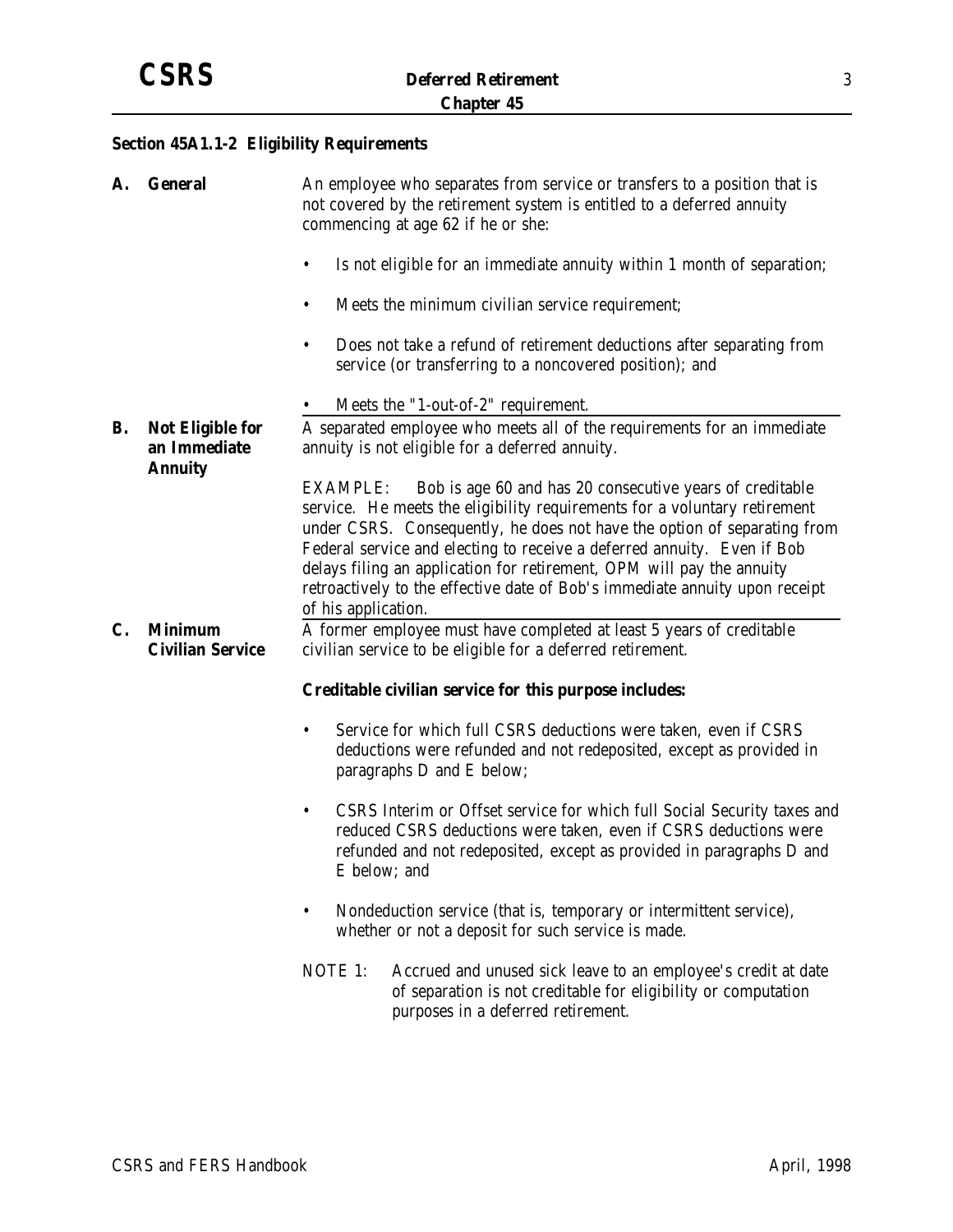#### **Section 45A1.1-2 Eligibility Requirements (Cont.)**

| С. | Minimum                 | NOTE 2: | See Chapter 20, Creditable Service, for a full description of |
|----|-------------------------|---------|---------------------------------------------------------------|
|    | <b>Civilian Service</b> |         | creditable service.                                           |
|    | (Cont.)                 |         |                                                               |

**D. All Deductions Refunded**  A former employee is not eligible for a deferred annuity if he or she has received a refund of all retirement deductions.

> EXAMPLE: Debbie was appointed to a career position May 1, 1967. She separated on April 30, 1972, and did not receive a refund of her retirement contributions. She returned to Federal service November 1, 1975, and separated October 31, 1985. At that time she received a refund covering both periods of service. When Debbie reaches age 62, she will not be eligible for a deferred annuity because she received a refund of all retirement contributions after separating from her last period of Federal service.

**E. "One-Out-of-Two" Requirement**  The former employee must have been employed under the retirement system for at least 1 year within the 2-year period immediately preceding the separation on which the deferred annuity is based.

> EXAMPLE: Patricia was appointed to a career position with CSRS coverage October 1, 1960. She separated September 30, 1970. She returned to a covered position in January 1980 and separated again in June 1980. Patricia did not receive a refund of her retirement contributions after either separation.

> When Patricia reaches age 62, she will be eligible for a deferred annuity based only on the period of service between October 1, 1960, and September 30, 1970. The period between January 1980 and June 1980 will not be included in the computation of the deferred annuity because Patricia did not meet the "1-out-of-2" requirement with respect to this service.

> Patricia could apply for and receive a refund of the deductions for this 1980 service at any time, or leave the money in her account in case she has subsequent Federal service that meets the "1-out-of-2" requirement. (An application for a partial refund must be clearly labeled to preclude payment of the total refund and inadvertent loss of entitlement to future benefits. See Chapter 32, Refunds, section 32A1.1-10, paragraph A.) If, at the time she applies for a deferred annuity, the deductions for the 1980 service are still in her account, OPM will automatically refund them to her as part of the adjudication process. No interest is payable since she has a total of more than 5 years of civilian service.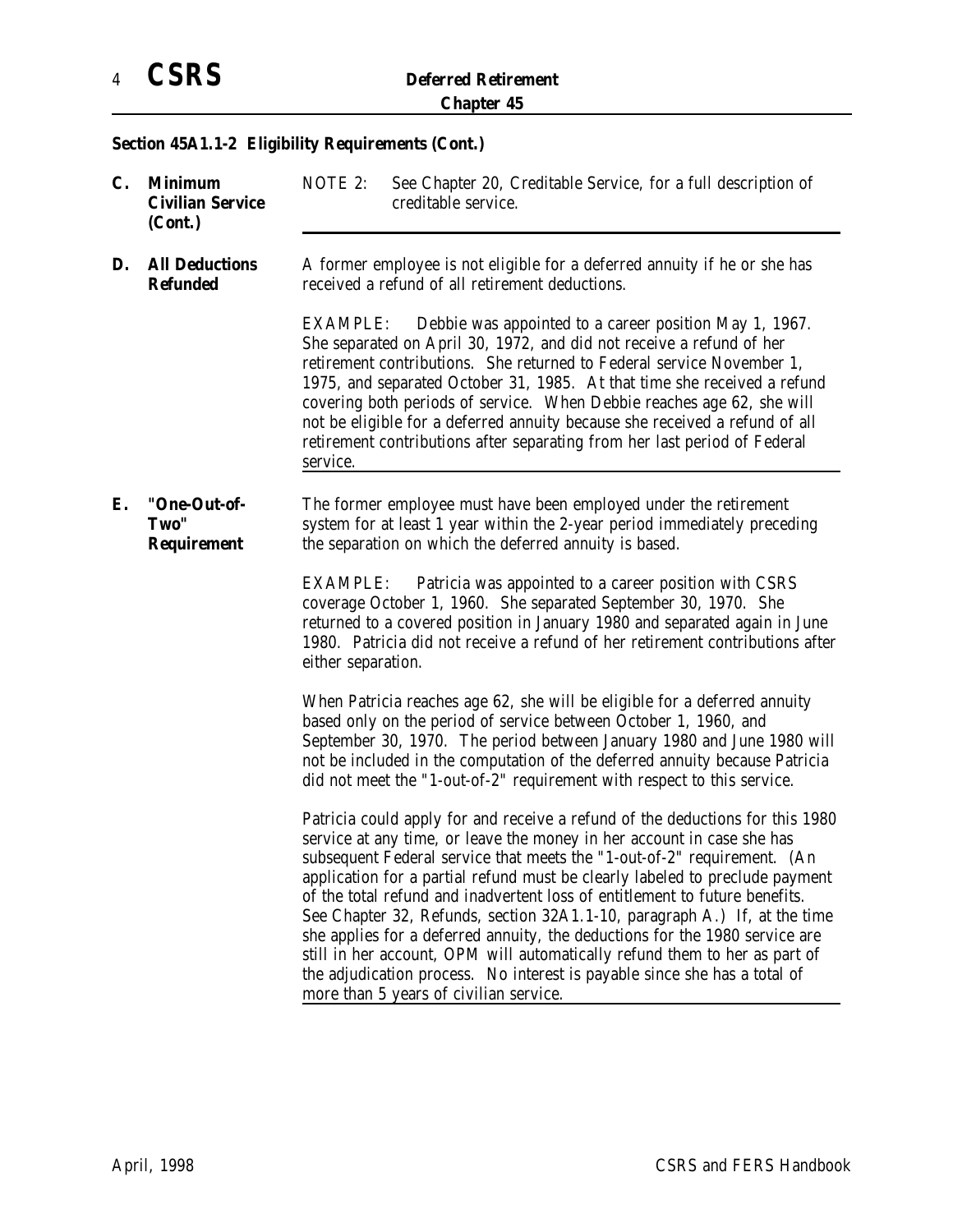## **Section 45A1.1-2 Eligibility Requirements (Cont.)**

**F.** Alternative Public Law 103-66, the Omnibus Budget Reconciliation Act of 1993 **Annuity Election** (OBRA), approved August 10, 1993, eliminated the alternative form of annuity (AFA) for most retirees, effective October 1, 1994. An employee eligible for a deferred annuity that commences on or after October 1, 1994, may not elect the alternative form of annuity unless the employee has, at the time the deferred annuity commences, a life-threatening affliction or other critical medical condition currently listed in 5 CFR 831.2207.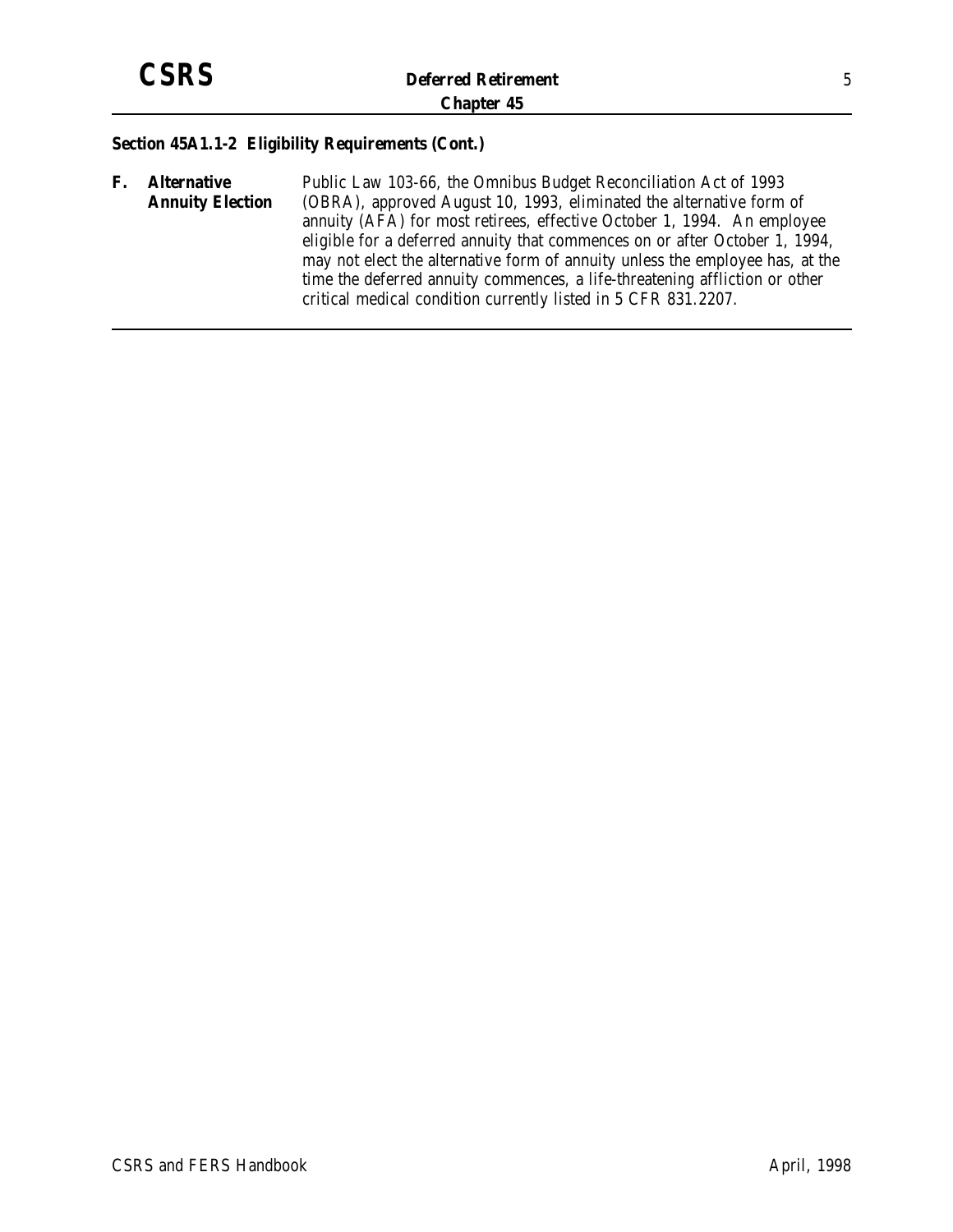<sup>6</sup> *CSRS* **Deferred Retirement** 

# **Part 45A2 Procedures**

# **Section 45A2.1-1 Procedures**

| A.        | <b>Agency</b><br><b>Responsibility</b> |    | When an employee who is not entitled to an immediate annuity separates,<br>the employing office must:                                                                                                                                                                                                                                    |
|-----------|----------------------------------------|----|------------------------------------------------------------------------------------------------------------------------------------------------------------------------------------------------------------------------------------------------------------------------------------------------------------------------------------------|
|           |                                        | 1. | Close out the employee's SF 2806, Individual Retirement Record, and<br>forward it to OPM according to instructions provided in Chapter 81,<br>The Individual Retirement Record and Register of Separations and<br>Transfers.                                                                                                             |
|           |                                        | 2. | Complete SF 2810, Notice of Change in Health Benefits Enrollment,<br>and SF 2821, Agency Certification of Insurance Status, to terminate<br>Federal health benefits enrollment and life insurance coverage.                                                                                                                              |
|           |                                        | 3. | Provide the employee with the pamphlet entitled "Retirement and<br>Insurance Information for Separating CSRS or CSRS Offset Employees<br>Who Are Not Eligible for Immediate Annuity" (Retirement Facts 11,<br>RI 83-13).                                                                                                                 |
|           |                                        | 4. | If the employee wishes to apply for a refund of his or her retirement<br>contributions, follow the procedures in Chapter 32, Refunds.                                                                                                                                                                                                    |
| <b>B.</b> | <b>Applicant</b>                       |    | The applicant must:                                                                                                                                                                                                                                                                                                                      |
|           | <b>Responsibility</b>                  | 1. | Request an Application for Deferred Retirement (SF 1496A) from<br>OPM about 2 months before reaching age 62. The application may be<br>obtained from OPM at the following address:                                                                                                                                                       |
|           |                                        |    | <b>Office of Personnel Management</b><br><b>Civil Service Retirement System</b><br><b>Retirement Operations Center</b><br><b>Boyers, PA 16017</b>                                                                                                                                                                                        |
|           |                                        |    | The request must include the former employee's name, date of birth,<br>Social Security number, the agency with which he or she was last<br>employed, and the date of separation. If the former employee used any<br>other name, such as a maiden name, while employed with the Federal<br>government, that name also should be included. |
|           |                                        | 2. | Complete the application and return it to OPM no earlier than 2<br>months before he or she attains age 62.                                                                                                                                                                                                                               |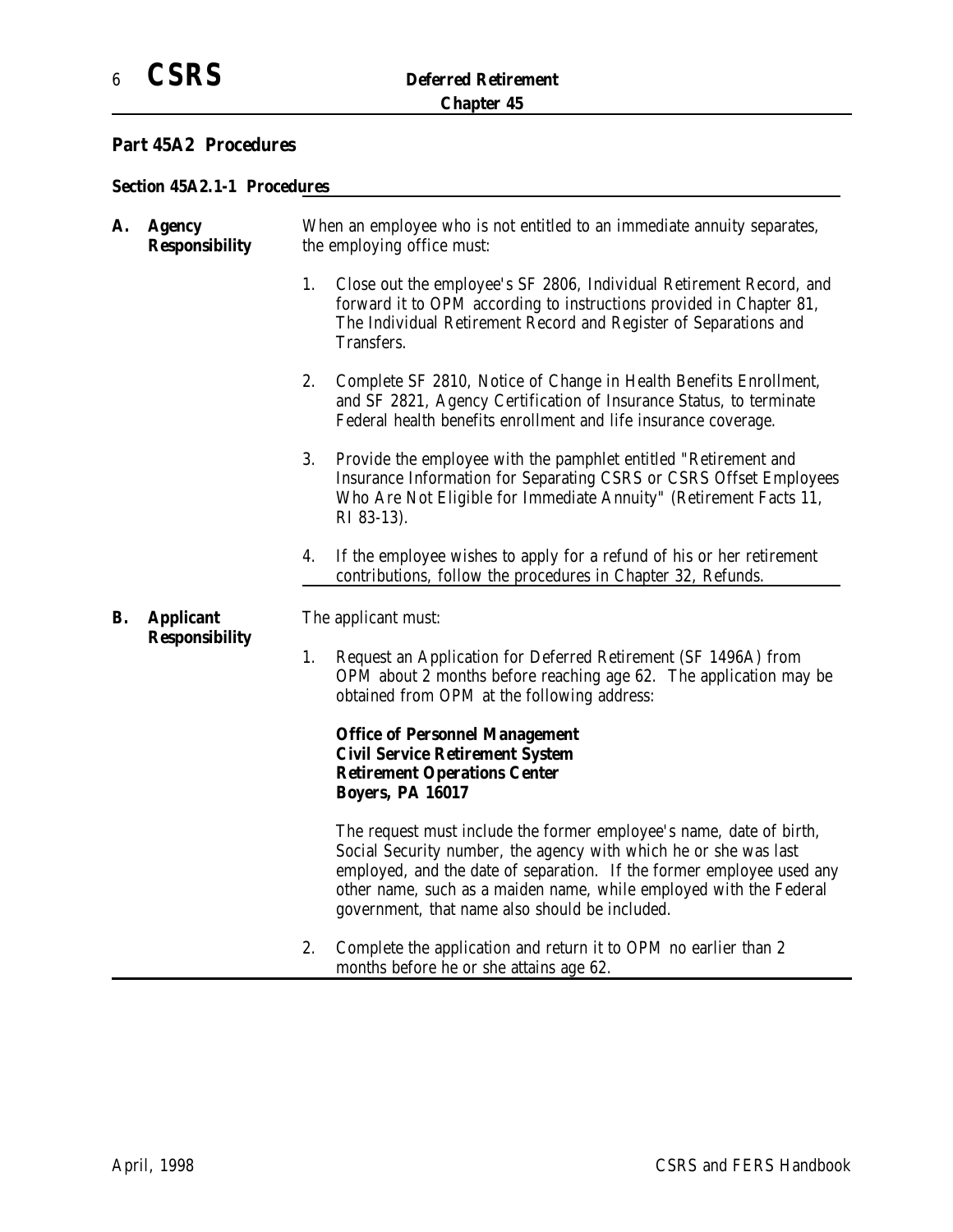# **Section 45A2.1-2 Advice To Employee**

| A.            | <b>Basis of Deferred</b><br><b>Annuity</b>   | A deferred annuity is based on the length of service and average salary in<br>effect at the time of separation. In the years between the date of separation<br>and age 62, the average salary is not adjusted by any intervening cost-of-<br>living adjustments (COLA'S).                                                                                                                                                                                                                                                                                                                                                                                               |
|---------------|----------------------------------------------|-------------------------------------------------------------------------------------------------------------------------------------------------------------------------------------------------------------------------------------------------------------------------------------------------------------------------------------------------------------------------------------------------------------------------------------------------------------------------------------------------------------------------------------------------------------------------------------------------------------------------------------------------------------------------|
| <b>B.</b>     | <b>Post-1956</b><br><b>Military Deposits</b> | Employees who want to make a deposit for post-1956 military service must<br>make the deposit before separation in order to receive credit for the military<br>service in the computation of the deferred annuity. See Chapter 23, Service<br>Credit Payments for Post-56 Military Service, for instructions on how to<br>make post-1956 military deposits.                                                                                                                                                                                                                                                                                                              |
|               |                                              | NOTE: Military service is not used to meet the 5-year minimum civilian<br>service requirement described in section 45A1.1-2, paragraph C.                                                                                                                                                                                                                                                                                                                                                                                                                                                                                                                               |
| $C_{\bullet}$ | <b>Commencing</b><br><b>Date of Annuity</b>  | Deferred annuities commence on the former employee's 62nd birthday.                                                                                                                                                                                                                                                                                                                                                                                                                                                                                                                                                                                                     |
| D.            | <b>Survivor Benefits</b>                     | No survivor annuity is payable to a former employee's spouse, former<br>spouse, or children if the former employee has title to a deferred annuity<br>but dies before attaining age 62. The same is true if the former employee<br>attains age 62, but dies before filing an application for retirement. The only<br>benefit payable in either case would be a lump-sum payment of the former<br>employee's retirement contributions, without interest. (Exception: if the<br>former employee had pre-1957 service from which retirement deductions<br>were withheld from his or her salary and not previously refunded, interest<br>will be payable through 12-31-56.) |
| E.            | <b>Refunds</b>                               | Receipt of a refund at separation voids entitlement to a deferred annuity. A<br>former employee who takes a refund may redeposit the refund (with<br>interest) if he or she is subsequently reemployed in the Federal service<br>under CSRS or FERS.                                                                                                                                                                                                                                                                                                                                                                                                                    |
|               |                                              | A former employee who returns to work and then separates with title to a<br>deferred annuity may, without returning once again to Federal service,<br>make a redeposit of a refund or refunds taken after any earlier separation.<br>However, the redeposit must be made before OPM finishes processing the<br>individual's claim for a deferred annuity.                                                                                                                                                                                                                                                                                                               |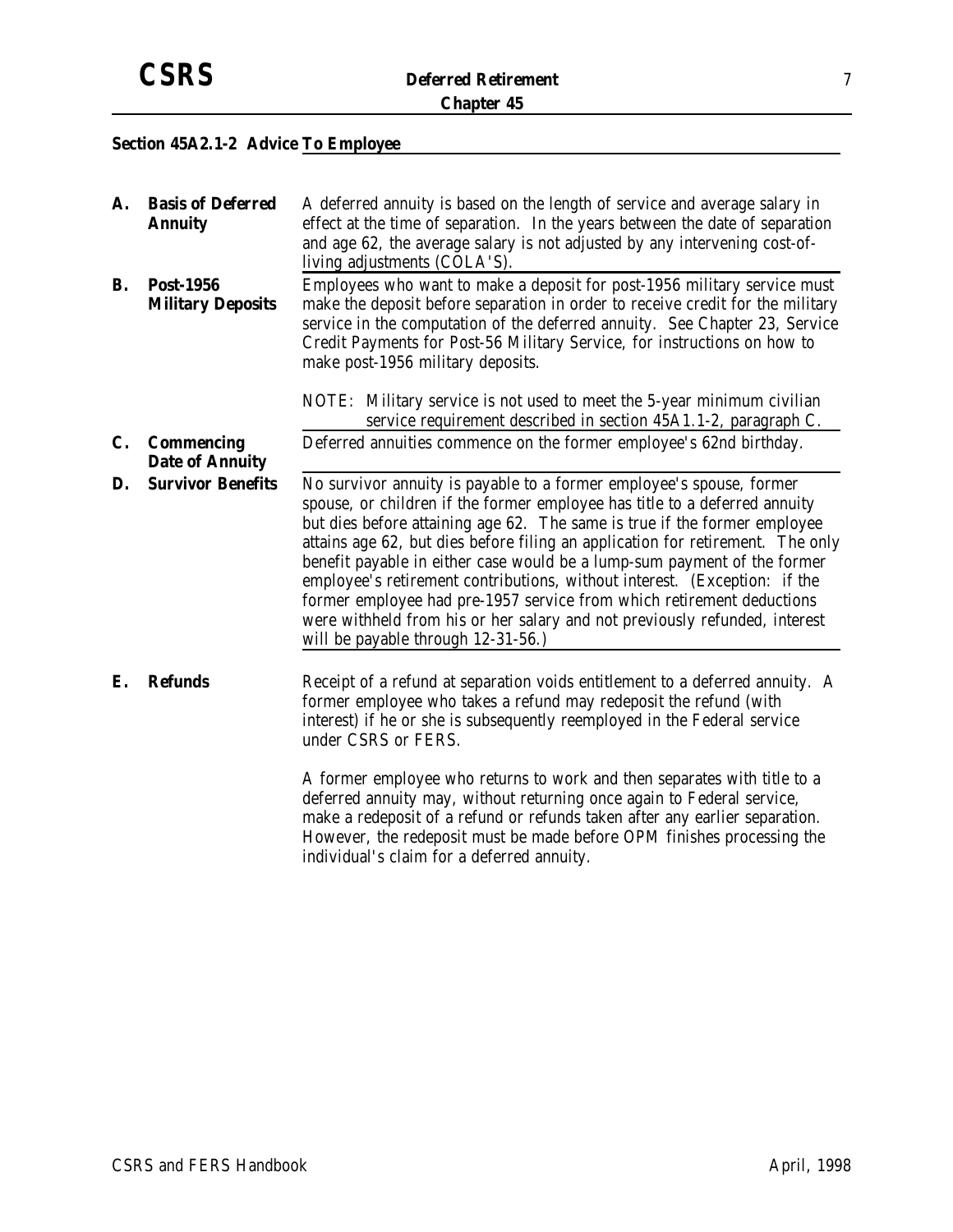# **Section 45A2.1-2 Advice To Employee (Cont.)**

| Е. | <b>Refunds (Cont.)</b>               | <b>EXCEPTION:</b> If the former employee received a refund covering a period<br>of service that ended before October 1, 1990, he or she will<br>not have to pay the redeposit to receive credit for that<br>service. Instead, full credit for the refunded service will be<br>allowed in computing the deferred annuity, but the annuity<br>will be actuarially reduced.                                                                                   |  |
|----|--------------------------------------|------------------------------------------------------------------------------------------------------------------------------------------------------------------------------------------------------------------------------------------------------------------------------------------------------------------------------------------------------------------------------------------------------------------------------------------------------------|--|
|    |                                      | OPM will, however, offer the individual the opportunity to<br>pay the redeposit to avoid the actuarial reduction before<br>completing processing of the claim for deferred annuity.                                                                                                                                                                                                                                                                        |  |
| F. | <b>Alternative</b><br><b>Annuity</b> | Subject to the restrictions imposed by Public Law 103-66 that are described<br>in section 45A1.1-2, paragraph F, former employees who suffer from<br>certain life-threatening illnesses and are entitled to a deferred annuity that<br>commences on or after October 1, 1994, may elect the alternative annuity,<br>including having any deposits or redeposits deemed paid. See Chapter 53,<br>Alternative Annuity Elections, for additional information. |  |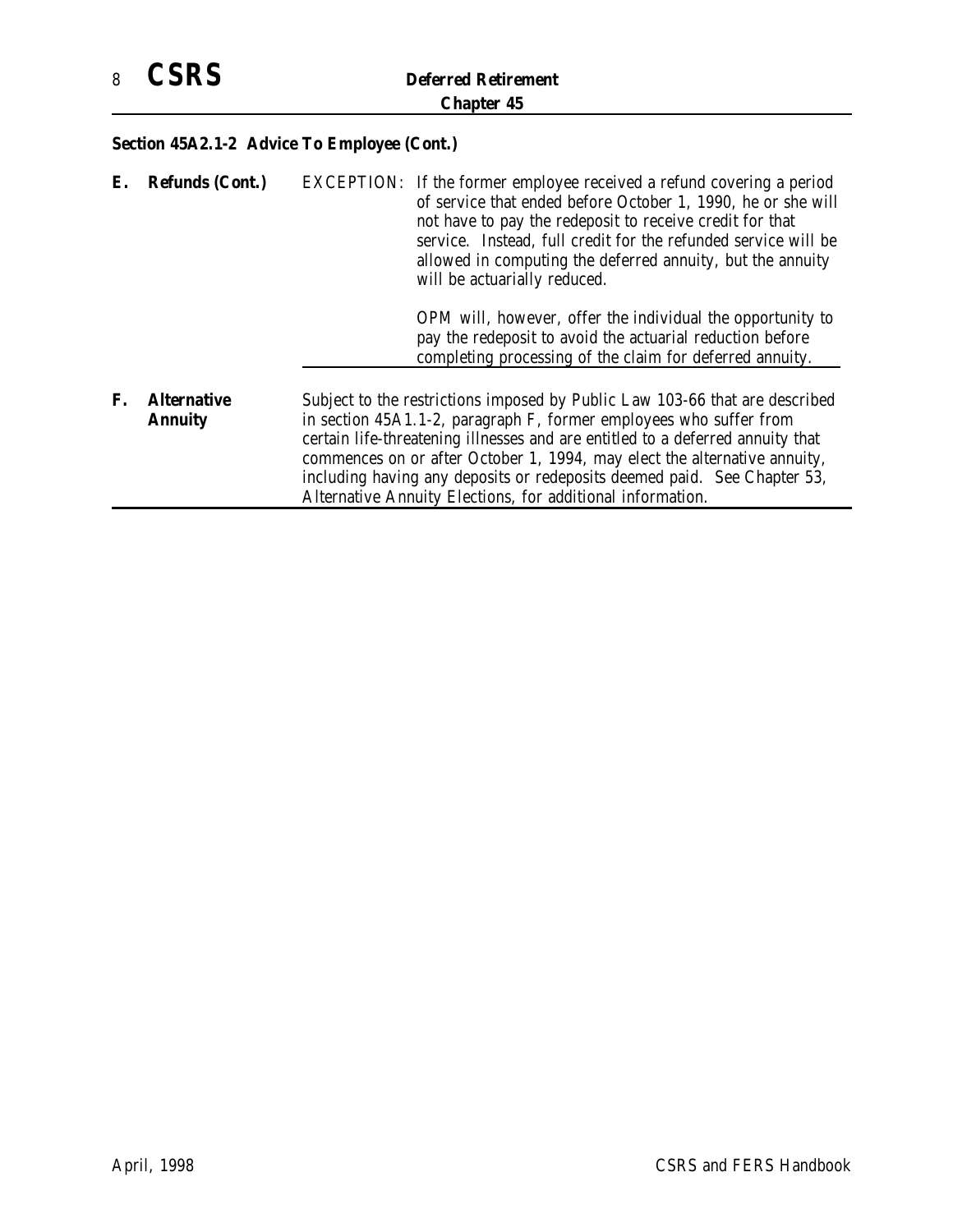### **Subchapter 45B FERS**

## **Part 45B1 General Information**

#### **Section 45B1.1-1 Overview**

| A. Introduction | Subchapter 45B outlines the rules and policies that apply to deferred |
|-----------------|-----------------------------------------------------------------------|
|                 | retirement under the Federal Employees Retirement System (FERS).      |

This subchapter explains how FERS differs from CSRS. It refers readers to the CSRS rules that apply, or gives the FERS rule if it is different.

For information about postponed immediate annuity benefits under the FERS "MRA + 10" provision, see Chapter 42, MRA + 10 Retirement.

**Subchapter** 

**B. Organization of** The FERS subchapter has two parts:

| Part | <b>Name of Part</b>        | Page |
|------|----------------------------|------|
| 45B1 | <b>General Information</b> |      |
| 45R2 | Procedures                 | 15   |

**C.** Statement of This subchapter is based on the laws and regulations cited below. **Authority** 

- • United States Code: 5 U.S.C. 8410, 8413, and 8464
- • Code of Federal Regulations: 5 CFR Parts 841 and 842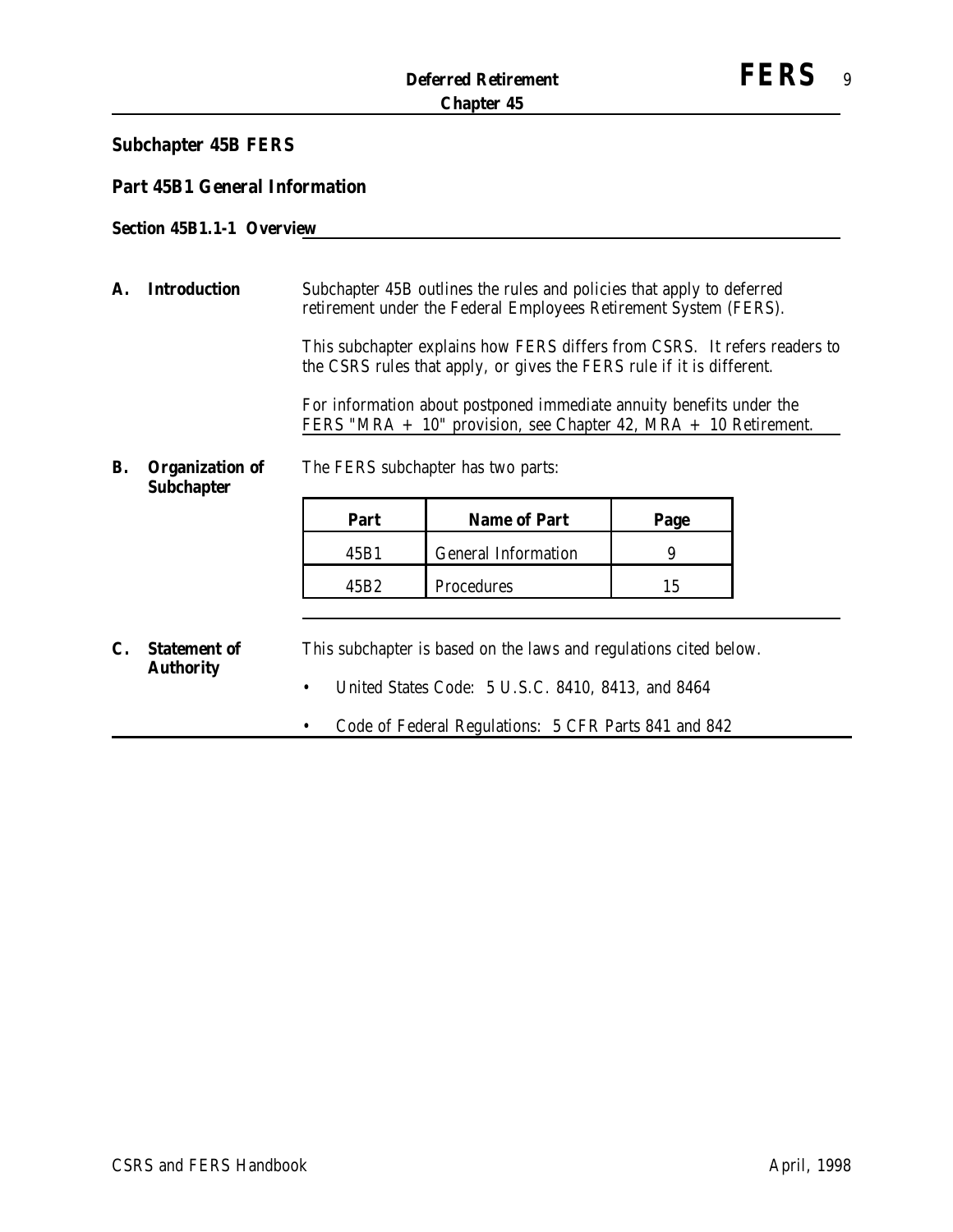

# **Section 45B1.1-2 Eligibility Requirements**

| A. | <b>General</b> | or she:   | A former employee is eligible to receive a deferred retirement annuity if he                                                                                                                                                                                                                                                                                                                        |
|----|----------------|-----------|-----------------------------------------------------------------------------------------------------------------------------------------------------------------------------------------------------------------------------------------------------------------------------------------------------------------------------------------------------------------------------------------------------|
|    |                | ٠         | Is not eligible for an immediate annuity within one month of<br>separation;                                                                                                                                                                                                                                                                                                                         |
|    |                | $\bullet$ | Meets the minimum civilian service requirement;                                                                                                                                                                                                                                                                                                                                                     |
|    |                | $\bullet$ | Does not take a refund of retirement deductions after separating from<br>service (or transferring to a noncovered position); and                                                                                                                                                                                                                                                                    |
|    |                |           | Is age 62 with at least 5 years of creditable service or the Minimum<br>Retirement Age (MRA) with at least 10 years creditable service.                                                                                                                                                                                                                                                             |
|    |                |           | NOTE:<br>There is no "1-out-of-2" requirement under FERS as there<br>is under CSRS. Thus, an employee who utilizes an<br>opportunity to elect to transfer to FERS does not have to be<br>under FERS for 1 year to be eligible for a deferred annuity.<br>Likewise, an employee who is under FERS can retire at<br>any time after being reemployed if he or she has the<br>required age and service. |

## **B. Minimum A** former employee must have at least 5 years of creditable civilian service **Civilian Service** to be eligible for a deferred retirement.

## **Creditable civilian service for this purpose includes:**

- Service for which full FERS deductions were made and not refunded;
- Nondeduction service (that is, temporary or intermittent service) performed prior to January 1, 1989, if a deposit for such service was made before separation;
	- NOTE: Since service is not creditable under FERS unless it is paid for, a former employee must have 5 years of paid service **at the time of separation** to have title to a deferred annuity. A deposit payment to obtain title at the time of application is not permitted. If he or she has 5 years of paid service, then any additional unpaid service can be paid while OPM is processing the annuity application or be deemed paid under the alternative annuity provisions.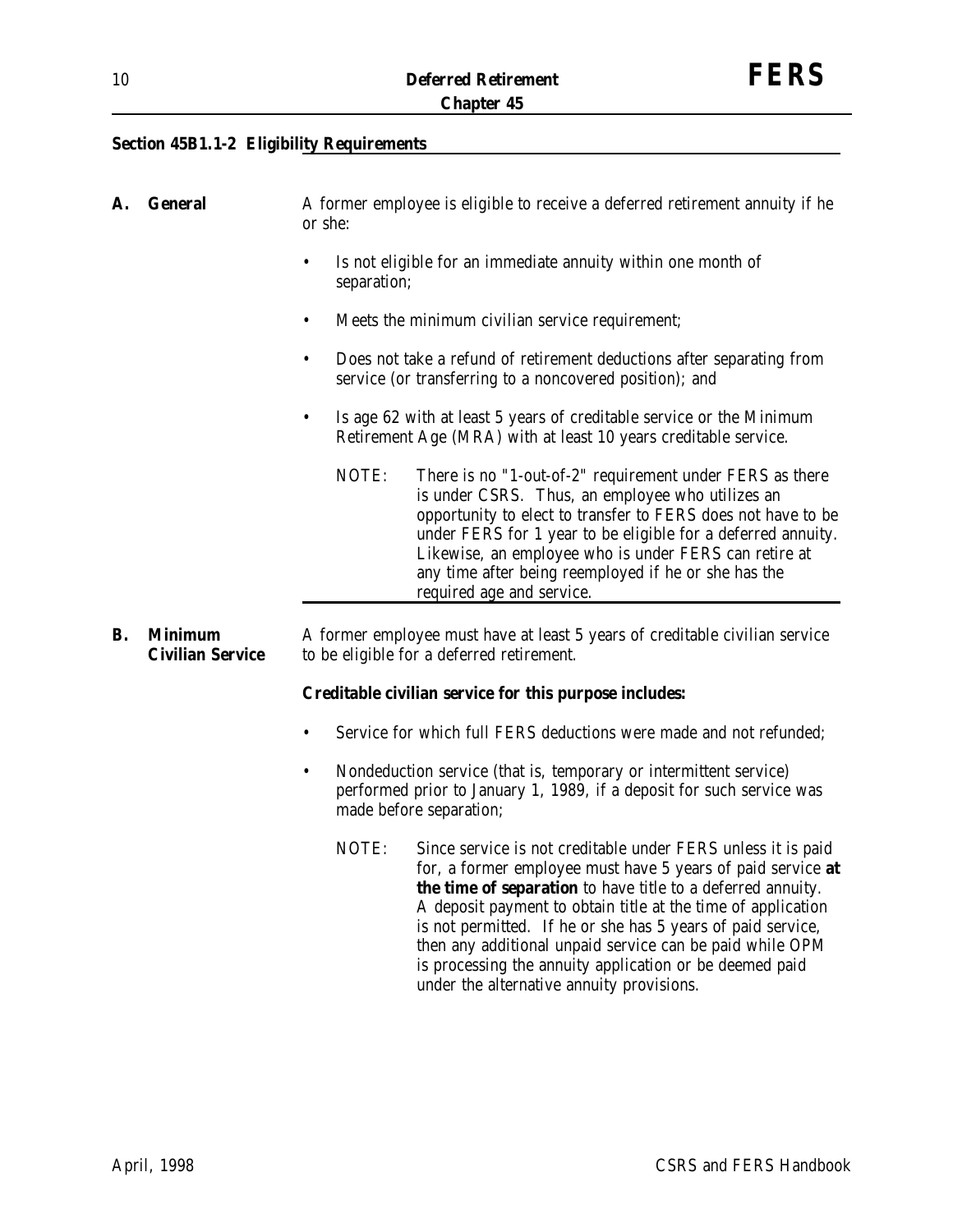# **Section 45B1.1-2 Eligibility Requirements (Cont.)**

| <b>B.</b>      | <b>Minimum</b><br><b>Civilian Service</b><br>(Cont.) | Service for which full Social Security taxes and full or reduced CSRS<br>deductions were taken, if the CSRS deductions were not refunded; and<br>For individuals eligible for a CSRS annuity component:                                             |  |  |  |
|----------------|------------------------------------------------------|-----------------------------------------------------------------------------------------------------------------------------------------------------------------------------------------------------------------------------------------------------|--|--|--|
|                |                                                      | Nondeduction service (that is, temporary or intermittent service)<br>$\bullet$<br>subject to CSRS retirement computation rules, whether or not a deposit<br>for such service is made or is deemed made under the alternative<br>annuity provisions; |  |  |  |
|                |                                                      | Service for which full CSRS deductions were taken, even if CSRS<br>٠<br>deductions were refunded and not redeposited.                                                                                                                               |  |  |  |
|                |                                                      | NOTE:<br>See Chapter 20 for a full description of creditable civilian<br>service.                                                                                                                                                                   |  |  |  |
| $\mathbf{C}$ . | <b>Noncreditable</b><br><b>Civilian Service</b>      | The following types of service performed under FERS may not be used in<br>meeting the 5-year minimum service requirement:                                                                                                                           |  |  |  |
|                |                                                      | Service performed under FERS for which a refund of FERS deductions<br>٠<br>was taken;                                                                                                                                                               |  |  |  |
|                |                                                      | Service subject to FERS computation rules for which a refund was<br>٠<br>made after FERS coverage began;                                                                                                                                            |  |  |  |
|                |                                                      | Any period of nondeduction service performed before 1989 for which<br>٠<br>service credit payments were not completed before separation from<br>service, unless the service is included in a CSRS component;                                        |  |  |  |
|                |                                                      | Nondeduction service (that is, temporary or intermittent service)<br>٠<br>performed on or after January 1, 1989, unless the service is included in<br>a CSRS component.                                                                             |  |  |  |
|                |                                                      | NOTE:<br>Accrued and unused sick leave to the employee's credit at<br>date of separation is not creditable for any purpose in a<br>deferred retirement, even if the former employee is entitled<br>to a CSRS annuity component.                     |  |  |  |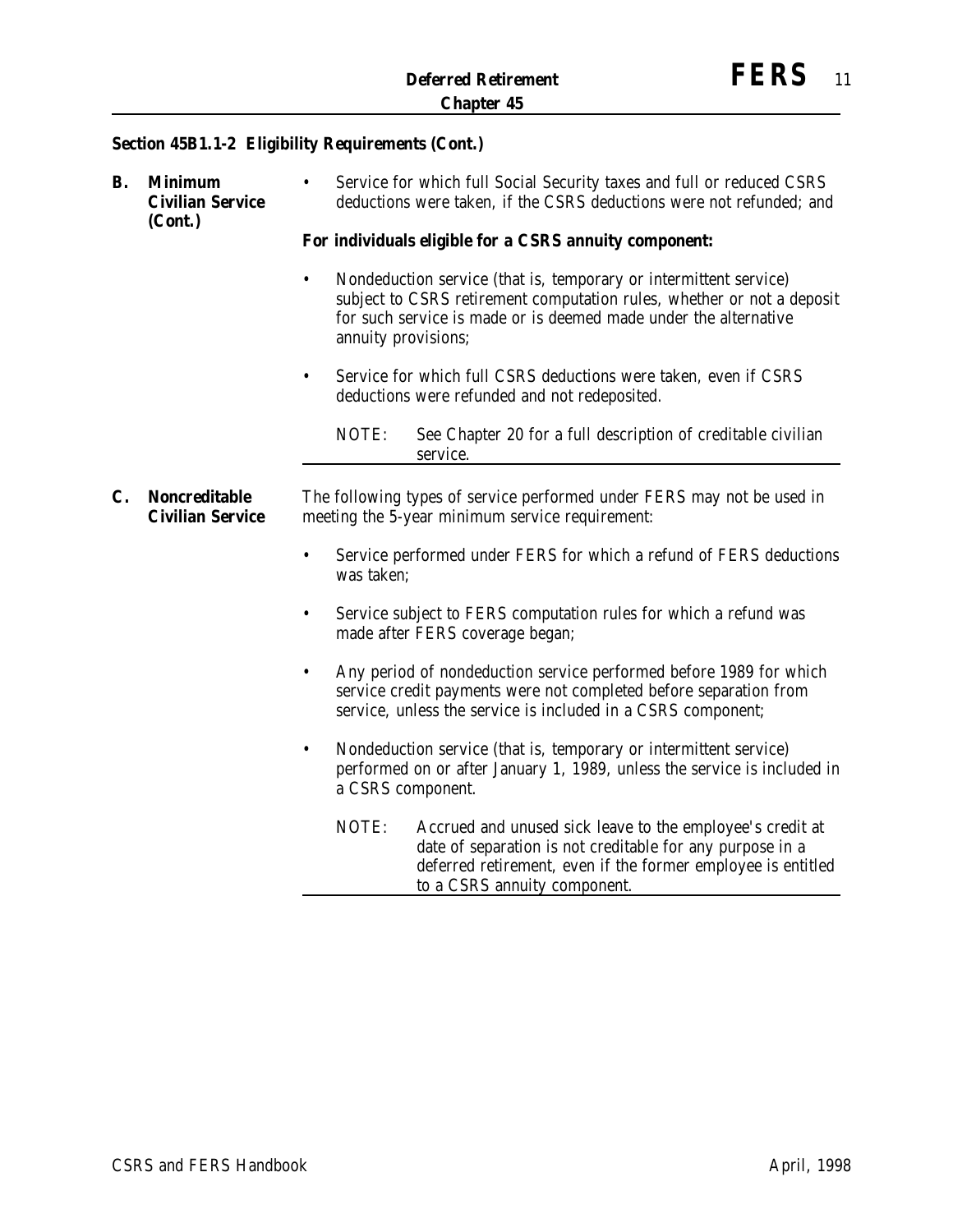## **Section 45B1.1-2 Eligibility Requirements (Cont.)**

**D.** Minimum **Depending on the former employee's year of birth, the MRA ranges Retirement Age** between ages 55 and 57. To determine the MRA, refer to the table below: **(MRA)** 

| If Year of Birth Is | <b>The Minimum Retirement</b><br>Age Is |
|---------------------|-----------------------------------------|
| Before 1948         | 55                                      |
| 1948                | 55 and 2 months                         |
| 1949                | 55 and 4 months                         |
| 1950                | 55 and 6 months                         |
| 1951                | 55 and 8 months                         |
| 1952                | 55 and 10 months                        |
| 1953-1964           | 56                                      |
| 1965                | 56 and 2 months                         |
| 1966                | 56 and 4 months                         |
| 1967                | 56 and 6 months                         |
| 1968                | 56 and 8 months                         |
| 1969                | 56 and 10 months                        |
| 1970 & After        | 57                                      |

#### **E. Age and Service Requirement** Like former CSRS employees, former employees covered by FERS are eligible for a deferred annuity at age 62 if they have at least 5 years of creditable civilian service. In addition, former FERS employees are eligible for a deferred annuity as early as their MRA if they have 10 or more years of creditable service, including 5 years of civilian service.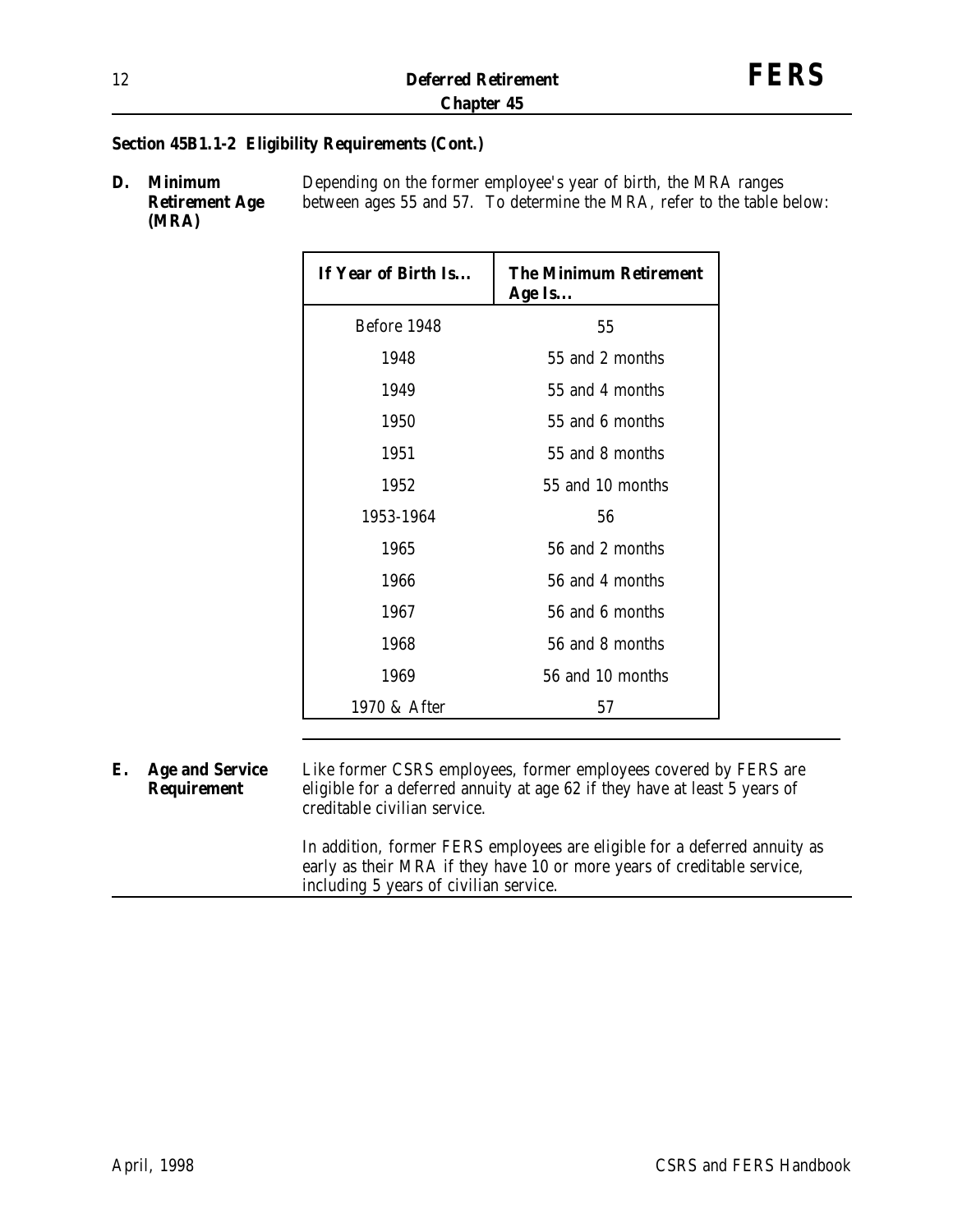# **Section 45B1.1-3 Reduction for Retirement Before Age 62**

| A. | <b>General Rule</b> | A deferred annuity is reduced by five-twelfths of 1 percent for each full<br>month by which the commencing date of annuity precedes the 62nd birthday<br>of the employee. The reduction is 5 percent for each full year the employee<br>is under age 62.                                                                                                            |  |  |  |
|----|---------------------|---------------------------------------------------------------------------------------------------------------------------------------------------------------------------------------------------------------------------------------------------------------------------------------------------------------------------------------------------------------------|--|--|--|
|    |                     | Ed is a FERS employee who separates from service in the<br>EXAMPLE:<br>year 2000. At time of separation, Ed is age 37 and has 15 years of<br>creditable service. His high-3 average salary at separation is \$35,000. He<br>may first apply for a deferred annuity at age 56, his MRA.                                                                              |  |  |  |
|    |                     | The unreduced annual annuity is $$5,250$ [ $$35,000$ (high-3) x 15 percent (1)<br>percent for each year of FERS service)]. Ed will not be 62 for 6 years, so<br>the reduction is \$1,575 (6 years $x$ 5 percent = 30 percent). The annuity<br>payable to Ed at age 56 is \$5,250 minus \$1,575, or \$3,675.                                                         |  |  |  |
|    |                     | NOTE: The former employee may postpone the commencing date of the<br>annuity to avoid or decrease the reduction (see paragraph B<br>below).                                                                                                                                                                                                                         |  |  |  |
| B. | <b>Exceptions</b>   | The annuity is not reduced if the employee:                                                                                                                                                                                                                                                                                                                         |  |  |  |
|    |                     | Completed at least 30 years of service. (The unreduced annuity can<br>$\bullet$<br>begin as early as the first of the month following the employee's<br>attainment of the MRA); or                                                                                                                                                                                  |  |  |  |
|    |                     | Completed at least 20 years of service and postponed the annuity<br>$\bullet$<br>commencing date until age 60; or                                                                                                                                                                                                                                                   |  |  |  |
|    |                     | Completed at least 10 years of service and postponed the annuity<br>$\bullet$<br>commencing date until age 62.                                                                                                                                                                                                                                                      |  |  |  |
|    |                     | Judith is a FERS employee who separates from service in<br>EXAMPLE:<br>the year 2000. At time of separation, Judith is age 41 and has 20 years of<br>creditable service. Her high-3 average salary at separation is \$35,000. If<br>she postpones the commencing date of her deferred annuity until she<br>reaches age 60, the annuity will not be reduced for age. |  |  |  |
|    |                     | The unreduced annual annuity payable at age 60 is \$7,000 [\$35,000 (high x<br>3) x 20 percent (that is, 1 percent for each year of FERS service)].                                                                                                                                                                                                                 |  |  |  |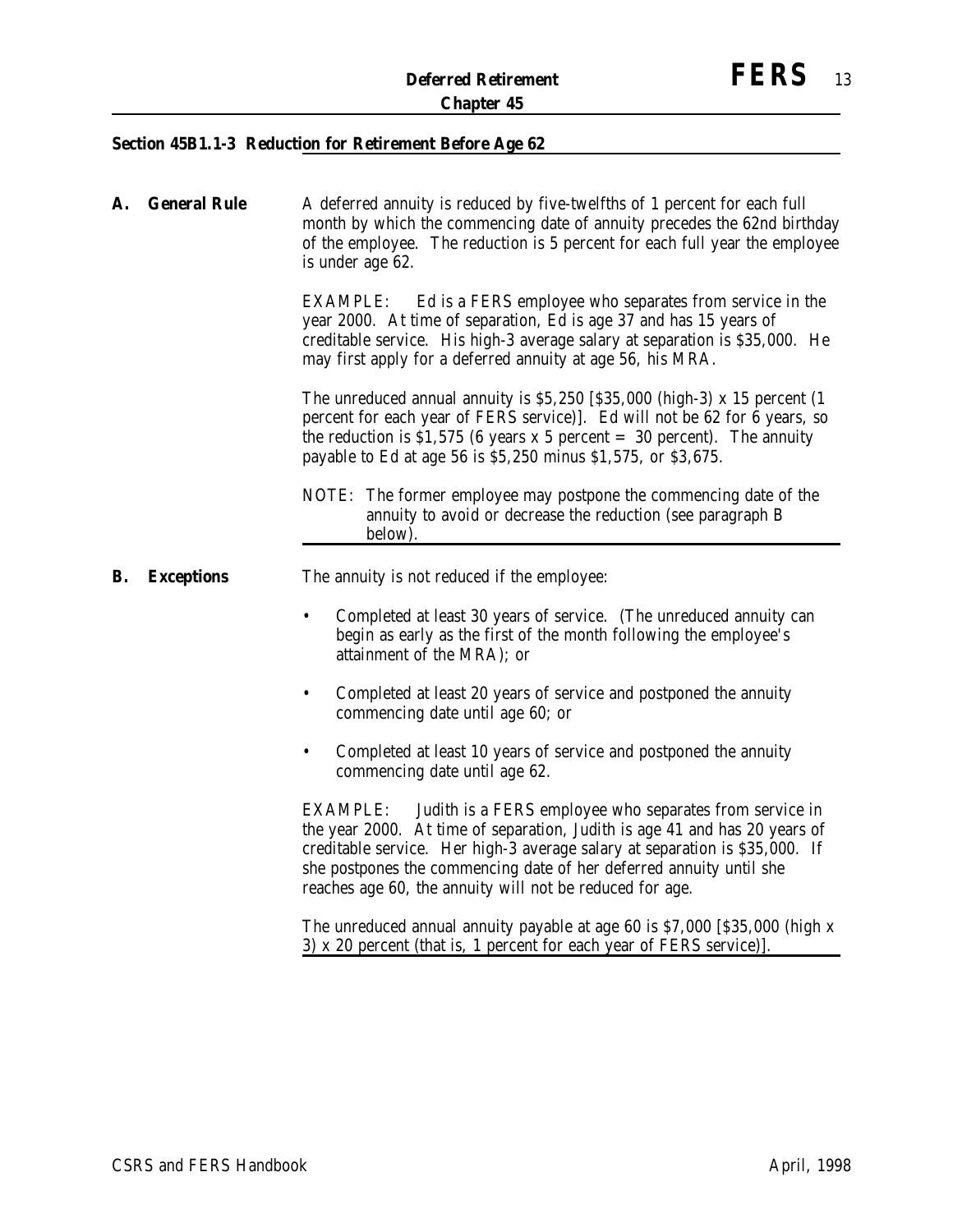| 14 | <b>Deferred Retirement</b><br><b>Chapter 45</b>                     |                                                                                                                                                                                                                                                                                                                                                                        |  |  |  |  |
|----|---------------------------------------------------------------------|------------------------------------------------------------------------------------------------------------------------------------------------------------------------------------------------------------------------------------------------------------------------------------------------------------------------------------------------------------------------|--|--|--|--|
|    |                                                                     | Section 45B1.1-3 Reduction for Retirement Before Age 62 (Cont.)                                                                                                                                                                                                                                                                                                        |  |  |  |  |
| C. | <b>Transferee with a</b><br><b>CSRS Annuity</b><br><b>Component</b> | In the case of a transferee who separates with a CSRS annuity component<br>and who meets the eligibility requirement for a reduced deferred annuity,<br>the reduction for each year the individual is under age 62 is applied to both<br>the CSRS and FERS annuity components.                                                                                         |  |  |  |  |
|    |                                                                     | Mary transferred to FERS July 5, 1987. At time of<br>EXAMPLE:<br>transfer, she had 10 years of CSRS service. Mary worked 10 more years<br>under FERS and separated from service July 4, 1997, at age 50. At time of<br>separation, her high-3 average salary was \$50,000. She may receive a<br>reduced deferred annuity at age 55, or an unreduced annuity at age 60. |  |  |  |  |
|    |                                                                     | $\blacksquare$                                                                                                                                                                                                                                                                                                                                                         |  |  |  |  |

The unreduced annual annuity is \$8,125 [\$50,000 (high-3) x 16.25 percent (CSRS factor for 10 years of service)] PLUS \$5,000 [\$50,000 (high-3) x 10 percent (FERS factor for 10 years of service)] for a total of \$13,125. Mary will not be 62 for 7 years, so the reduction is \$4,593.75 (7 years x 5 percent = 35 percent). The annuity payable to Mary at age 55 is \$13,125 minus \$4,593.75 or \$8,531.25.

NOTE: The CSRS component will receive CSRS COLA's; the FERS component will receive FERS COLA's beginning at age 62. (For additional information, see Chapter 2, Cost-of-Living Adjustments.)

**D. Special Groups** Law enforcement officers, firefighters, air traffic controllers, and Members of Congress who separate from service subject to FERS for reasons other than misconduct with 20 years of service as a law enforcement officer, firefighter, air traffic controller, or Member may receive a deferred annuity at the MRA with no reduction for age. See Chapter 46, Special Retirement Provisions for Law Enforcement Officers, Firefighters, and Air Traffic Controllers, for further details.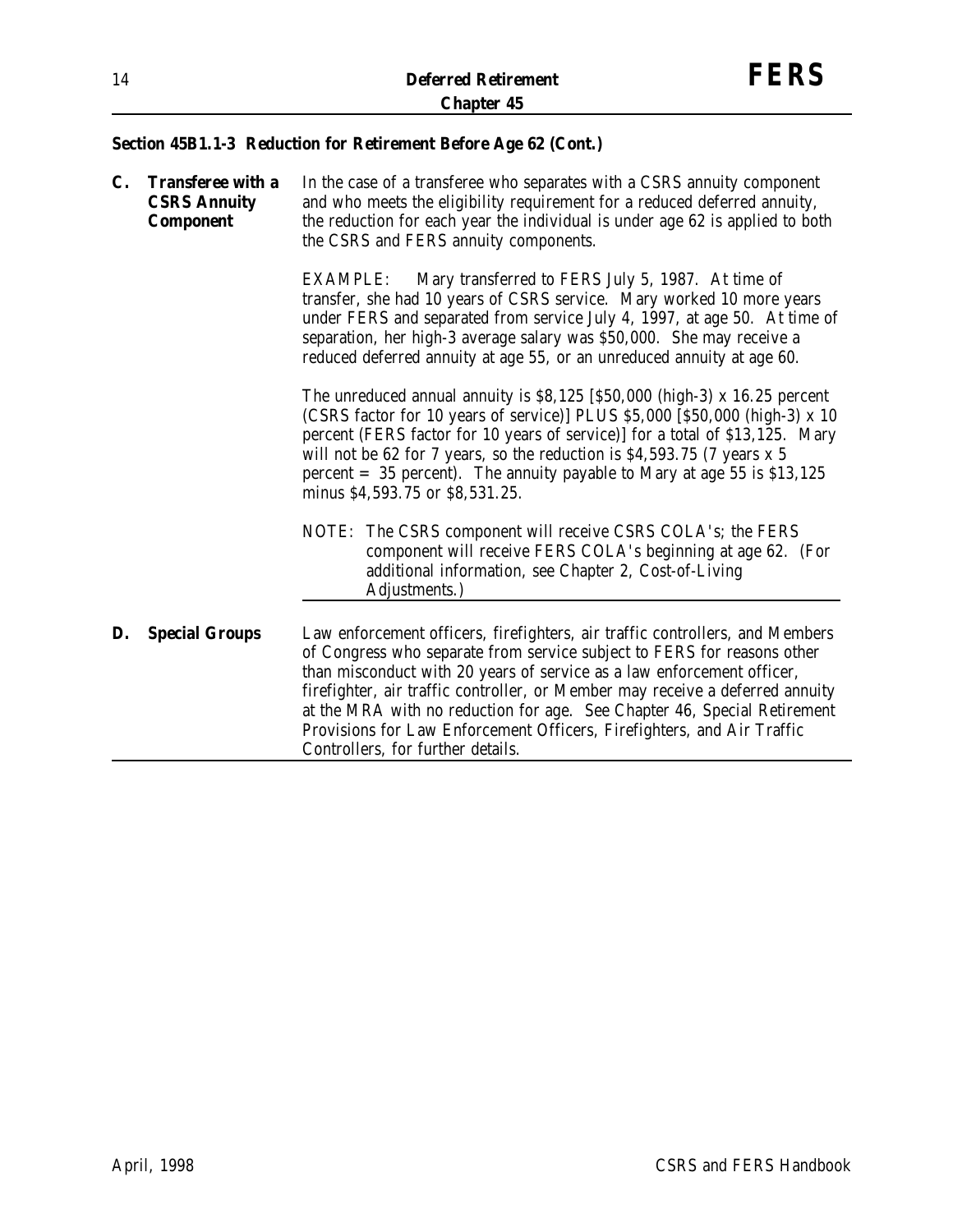# **Part 45B2 Procedures**

# **Section 45B2.1-1 Procedures**

| A.                                                    | <b>Agency</b><br><b>Responsibility</b> |    | The employing office must follow the procedures outlined in section<br>45A2.1-1, paragraph A, for closing out the employee's record, with the<br>following exceptions:                                                                                                               |  |
|-------------------------------------------------------|----------------------------------------|----|--------------------------------------------------------------------------------------------------------------------------------------------------------------------------------------------------------------------------------------------------------------------------------------|--|
|                                                       |                                        | 1. | The Individual Retirement Record is SF 3100 or 3100A instead of<br>SF 2806.                                                                                                                                                                                                          |  |
|                                                       |                                        |    | NOTE:<br>An SF 2806 is also required if the employee transferred to<br>FERS and is eligible for a CSRS annuity component.                                                                                                                                                            |  |
|                                                       |                                        | 2. | The pamphlet for employees is titled "Retirement and Insurance<br>Information for Separating FERS Employees Who Are Not Eligible for<br>an Immediate Annuity" (FERS Facts, RI 90-11).                                                                                                |  |
| В.<br><b>Applicant</b><br>1.<br><b>Responsibility</b> |                                        |    | The applicant must file RI Form 92-19, Application for Deferred or<br>Postponed Retirement, with OPM about 2 months before age 62 or the<br>date the former employee wants the annuity to begin, if earlier. The<br>application may be obtained by writing to the following address: |  |
|                                                       |                                        |    | <b>Office of Personnel Management</b><br><b>Federal Employees Retirement System</b><br><b>Retirement Operations Center</b><br>Post Office Box 200<br>Boyers, PA 16020                                                                                                                |  |
|                                                       |                                        | 2. | When a former employee with 10 or more years of service applies for<br>a deferred annuity, he or she designates a commencing date of annuity.<br>The designated commencing date may be:                                                                                              |  |
|                                                       |                                        |    | The first day of the month after the former employee attains the<br>$\bullet$<br>MRA; or                                                                                                                                                                                             |  |
|                                                       |                                        |    | A date (must be first day of a month) within 90 days after the<br>$\bullet$<br>application is filed; but                                                                                                                                                                             |  |
|                                                       |                                        |    | Not later than the second day before the employee's 62nd birthday.<br>$\bullet$                                                                                                                                                                                                      |  |
|                                                       |                                        |    | An election of a commencing date becomes irrevocable on the day<br>OPM authorizes the first regular annuity payment.                                                                                                                                                                 |  |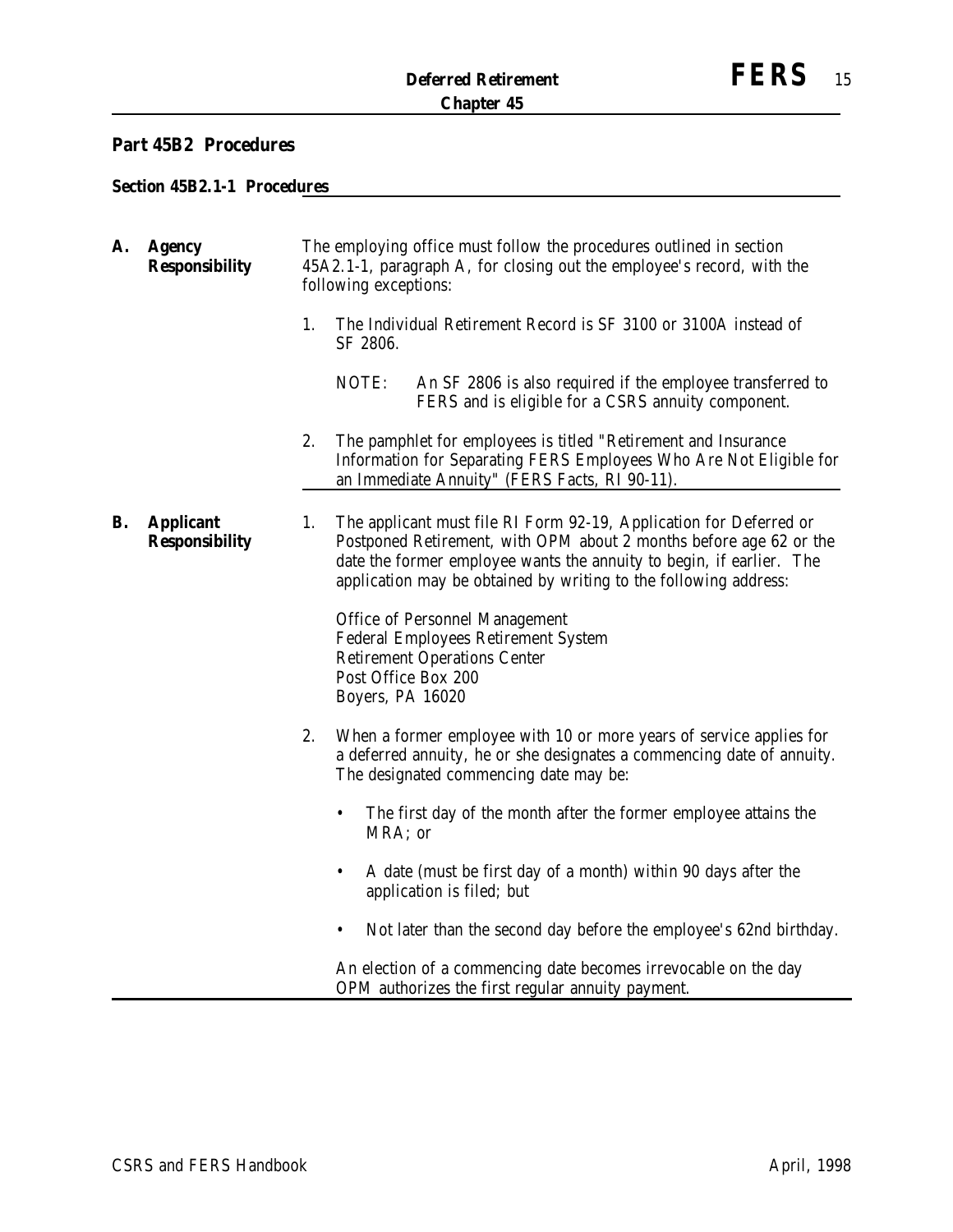| <b>Section 45B2.1-2 Advice to Employee</b> |  |  |
|--------------------------------------------|--|--|
|                                            |  |  |

| A.                                                | <b>Applicable CSRS</b>   |           | The following portions of CSRS section 45A2.1-2 apply under FERS:                                                                                                                                                                                                                                                                                                                                                                            |  |
|---------------------------------------------------|--------------------------|-----------|----------------------------------------------------------------------------------------------------------------------------------------------------------------------------------------------------------------------------------------------------------------------------------------------------------------------------------------------------------------------------------------------------------------------------------------------|--|
|                                                   | <b>Provision</b>         | $\bullet$ | Paragraph A--Basis of Deferred Annuity                                                                                                                                                                                                                                                                                                                                                                                                       |  |
|                                                   |                          | $\bullet$ | Paragraph B--Post-1956 Military Deposits                                                                                                                                                                                                                                                                                                                                                                                                     |  |
|                                                   |                          |           | Paragraph F--Alternative Annuity                                                                                                                                                                                                                                                                                                                                                                                                             |  |
| B.<br><b>Commencing</b><br><b>Date of Annuity</b> |                          | 1.        | If the former employee has at least 5 years of civilian service, but less<br>than 10 years of total creditable service, the deferred annuity<br>commences on the first day of the month after the individual attains<br>age 62.                                                                                                                                                                                                              |  |
|                                                   |                          | 2.        | If the former employee has at least 10 years of service, the deferred<br>annuity can commence on:                                                                                                                                                                                                                                                                                                                                            |  |
|                                                   |                          |           | The first day of the month after attainment of MRA; or                                                                                                                                                                                                                                                                                                                                                                                       |  |
|                                                   |                          |           | A later date designated by the former employee, but not later than<br>the second day before his or her 62nd birthday. (See section<br>45B2.1-1, paragraph B.)                                                                                                                                                                                                                                                                                |  |
| C.                                                | <b>Survivor Benefits</b> | 1.        | If a former employee who had less than 10 years of creditable service<br>dies before becoming an annuitant (that is, before he or she has<br>reached age 62 and applied for a deferred annuity), any contributions<br>remaining in the retirement fund are paid in a lump sum (with interest)<br>in the order of precedence. No survivor annuity is payable. Chapter<br>75, Lump Sum Benefits, contains further information on this subject. |  |
|                                                   |                          | 2.        | If a former employee dies before applying for a deferred annuity and<br>had:                                                                                                                                                                                                                                                                                                                                                                 |  |
|                                                   |                          |           | At least 10 years of creditable service including 5 years of<br>$\bullet$<br>creditable civilian service, and                                                                                                                                                                                                                                                                                                                                |  |
|                                                   |                          |           | A surviving spouse who was married to the employee at the time<br>of the former employee's separation from Federal service, or an<br>eligible former spouse,                                                                                                                                                                                                                                                                                 |  |
|                                                   |                          |           | the surviving spouse or former spouse is entitled to an annuity under<br>the provisions described in Chapter 72, Spouse Benefits - Death of a<br>Former Employee.                                                                                                                                                                                                                                                                            |  |
|                                                   |                          | 3.        | No survivor annuity is payable to the children of a former employee<br>who dies before becoming an annuitant.                                                                                                                                                                                                                                                                                                                                |  |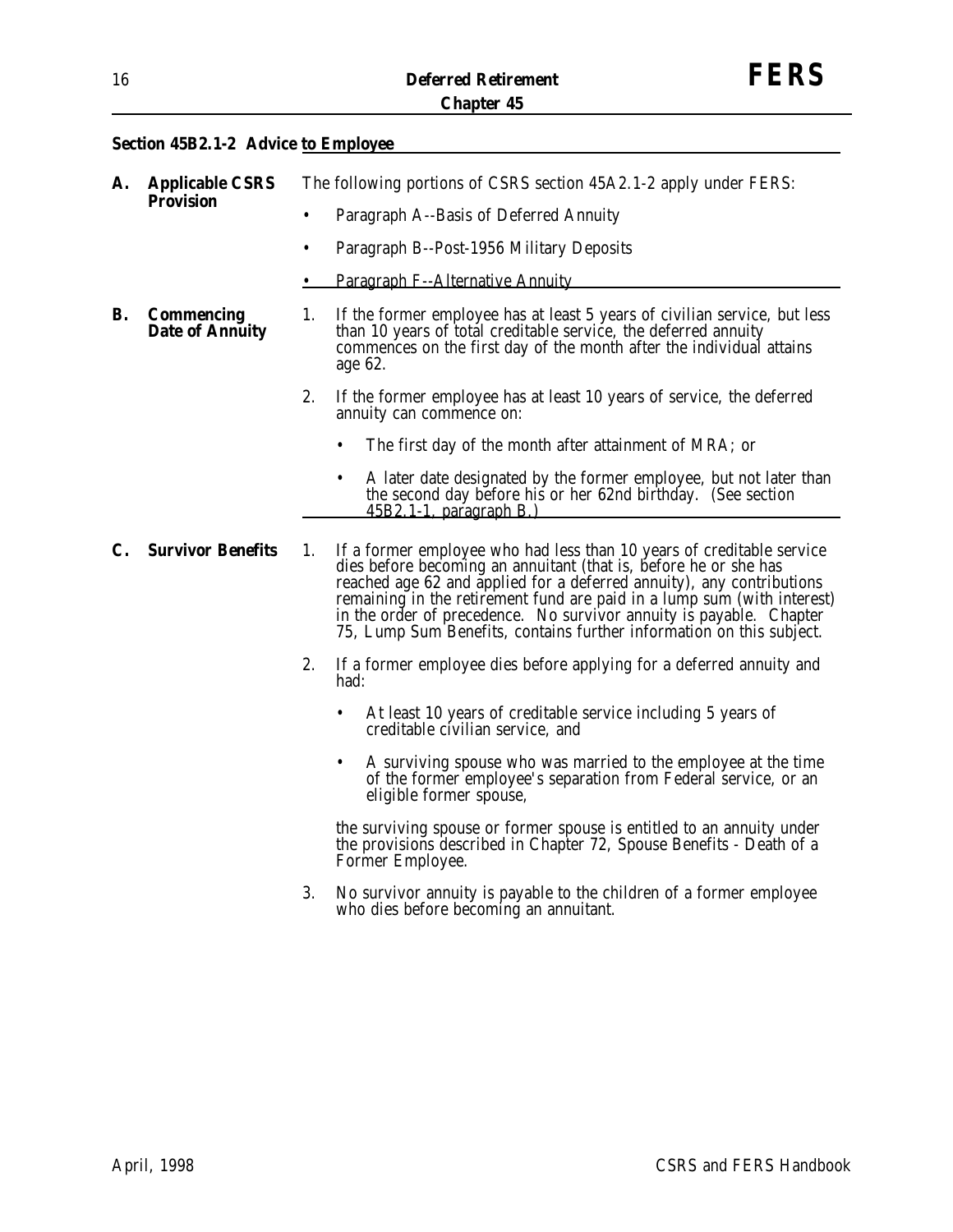# **Section 45B2.1-2 Advice to Employee (Cont.)**

| D. | <b>Refunds</b>                              | Former employees who take a refund of their retirement contributions are<br>not eligible for a deferred annuity unless they return to Federal service and<br>work under appointments with FERS coverage for at least 5 years. The<br>refunded service is not creditable for any purpose under FERS. See<br>Chapter 32 for more detailed information about refunds.<br>Transferees with a CSRS annuity component who separate from Federal<br>service may take a refund of the CSRS contributions, leaving their FERS<br>contributions in the retirement fund. Such former employees retain title to<br>a FERS deferred annuity and may redeposit the CSRS contributions without<br>returning to Federal service. The redeposit may be made at any time before<br>OPM completes processing of the individual's application for deferred<br>annuity. It cannot, however, be <b>deemed</b> paid if the individual elects the<br>Alternative Form of Annuity (AFA); a refund of CSRS contributions paid<br>after an employee transfers to FERS can be redeposited only by actual<br>payment to OPM of the amount due (see Chapter 53). |  |  |  |
|----|---------------------------------------------|------------------------------------------------------------------------------------------------------------------------------------------------------------------------------------------------------------------------------------------------------------------------------------------------------------------------------------------------------------------------------------------------------------------------------------------------------------------------------------------------------------------------------------------------------------------------------------------------------------------------------------------------------------------------------------------------------------------------------------------------------------------------------------------------------------------------------------------------------------------------------------------------------------------------------------------------------------------------------------------------------------------------------------------------------------------------------------------------------------------------------------|--|--|--|
|    |                                             |                                                                                                                                                                                                                                                                                                                                                                                                                                                                                                                                                                                                                                                                                                                                                                                                                                                                                                                                                                                                                                                                                                                                    |  |  |  |
|    |                                             | CSRS Offset service is treated under FERS rules when<br><b>REMINDER:</b><br>employees transfer to FERS. A refund for Offset service<br>paid after the employee transfers cannot be redeposited.<br>See Chapter 20 for further information.                                                                                                                                                                                                                                                                                                                                                                                                                                                                                                                                                                                                                                                                                                                                                                                                                                                                                         |  |  |  |
| Е. | <b>Retiree Annuity</b><br><b>Supplement</b> | Former employees who receive a deferred annuity are not eligible for the<br>retiree annuity supplement. (See Chapter 51, Retiree Annuity Supplement.)                                                                                                                                                                                                                                                                                                                                                                                                                                                                                                                                                                                                                                                                                                                                                                                                                                                                                                                                                                              |  |  |  |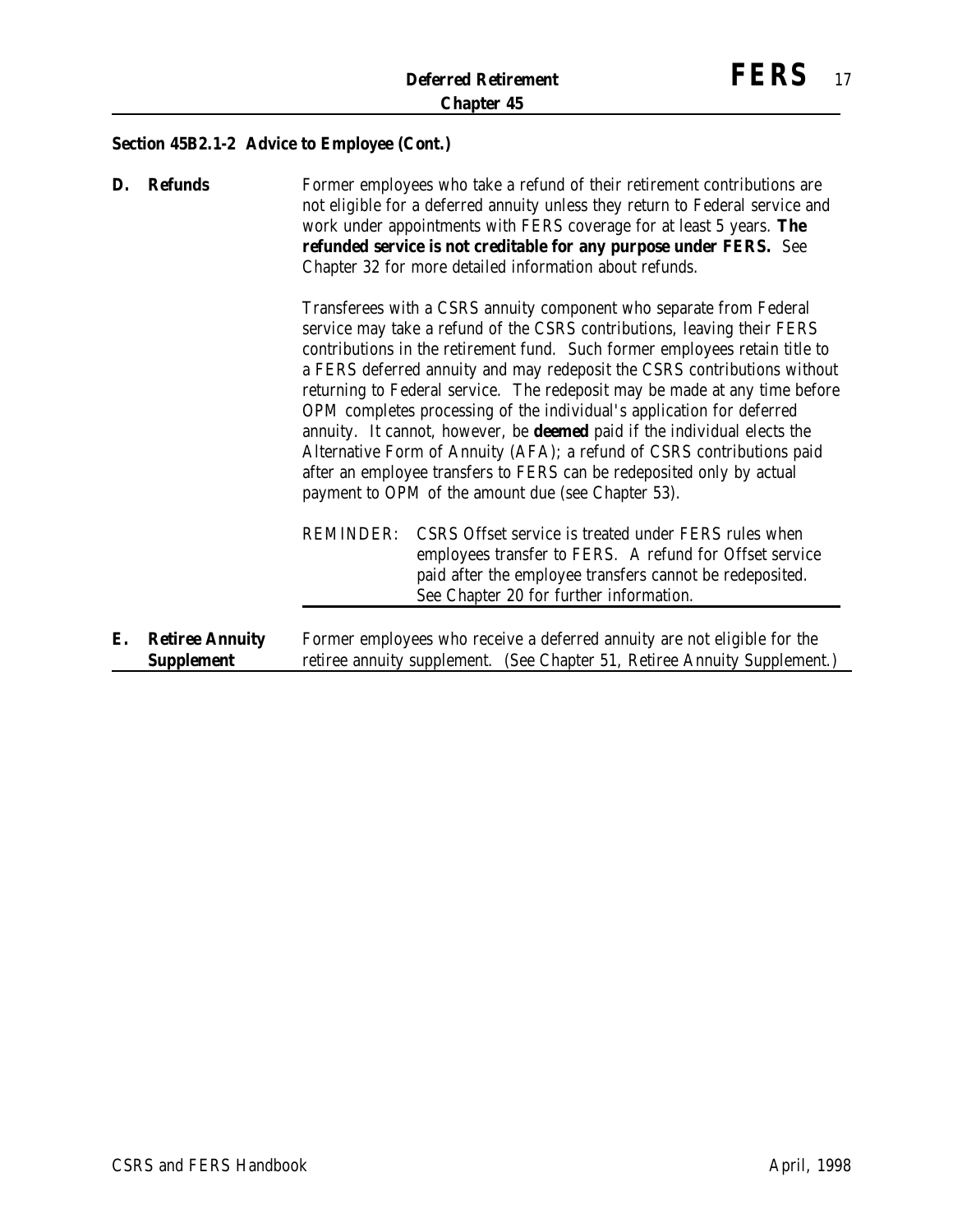BLANK PAGE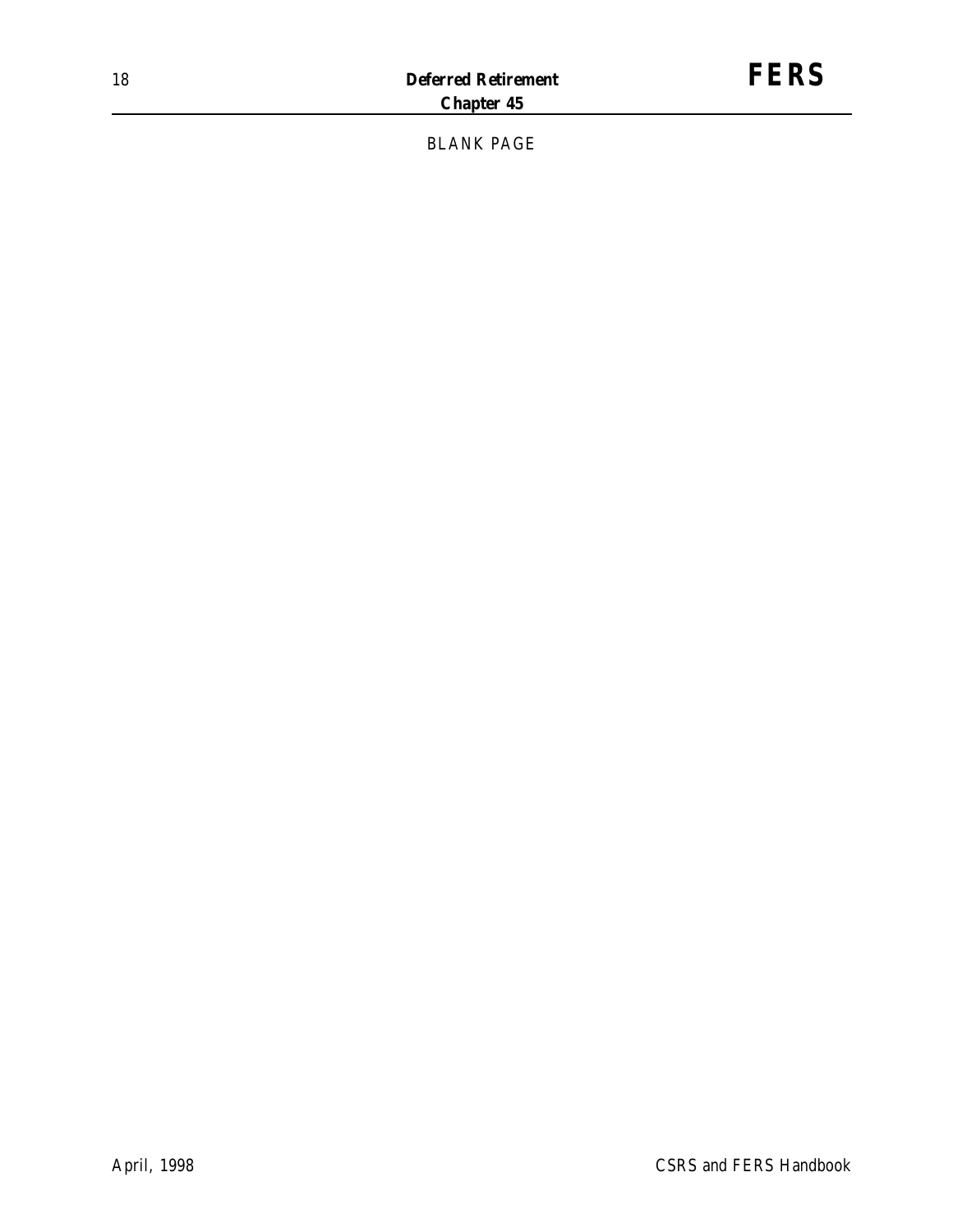## **Subchapter 45C Job Aids and Forms**

#### **Section 45C1.1-1 Information Aids**

This section contains the following information aids that can be reproduced locally:

- • Retirement and Insurance Information for Separating CSRS or CSRS Offset Employees Who Are Not Eligible for an Immediate Annuity
- • Retirement and Insurance Information for Separating FERS Employees Who Are Not Eligible for an Immediate Annuity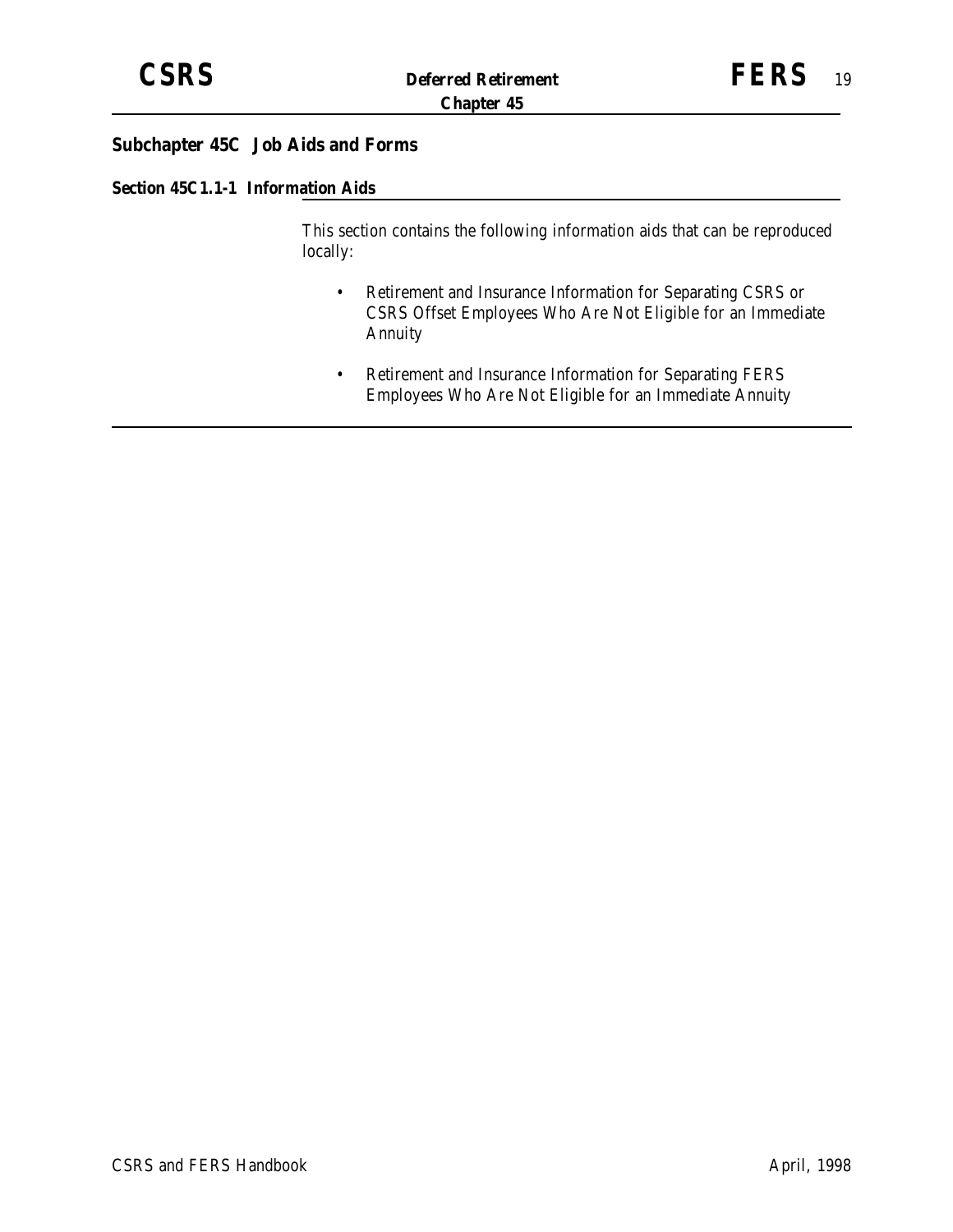## **RETIREMENT AND INSURANCE INFORMATION FOR SEPARATING CSRS OR CSRS OFFSET EMPLOYEES WHO ARE NOT ELIGIBLE FOR AN IMMEDIATE ANNUITY**

This pamphlet contains information about retirement and insurance for separating employees who are under the Civil Service Retirement System (CSRS) or the CSRS-Offset provisions, and who are **not**  eligible for an immediate annuity. If you meet one of the following age and service combinations, you are eligible for an annuity now, and your employing agency should help you apply for it.

| <b>Type of</b><br><b>Retirement</b>   | <b>Minimum</b><br>Age | <b>Minimum</b><br><b>Service</b> | <b>Special Requirements</b>                                                                                                                                                                                 |
|---------------------------------------|-----------------------|----------------------------------|-------------------------------------------------------------------------------------------------------------------------------------------------------------------------------------------------------------|
|                                       | 62                    | 5                                | None                                                                                                                                                                                                        |
|                                       | 60                    | 20                               | <b>None</b>                                                                                                                                                                                                 |
|                                       | 55                    | 30                               | None                                                                                                                                                                                                        |
| Optional                              | 50                    | 20                               | You must retire under special provisions<br>for air traffic controllers or law<br>enforcement and firefighter personnel.<br>Air traffic controllers can also retire at<br>any age with 25 years of service. |
|                                       | Any Age<br>50         | 25<br>20                         | Your agency must be undergoing a major<br>reorganization, reduction-in-force, or<br>transfer of function as determined by the<br>Office of Personnel Management.                                            |
| <b>Discontinued</b><br><b>Service</b> | Any Age<br>50         | 25<br>20                         | Your separation must be involuntary and<br>not for misconduct or delinquency.                                                                                                                               |

## **Eligibility Requirements for Immediate Retirement**

# I. **HEALTH BENEFITS**

# **A. 31-Day Extension of Coverage and Temporary Extension of Coverage**

- 1. Enrollment in the Federal Employees Health Benefits (FEHB) program terminates at the end of the pay period in which you separate. You then have a 31-day free extension of coverage.
- 2. Effective January 1, 1990, employees who separate from service may continue FEHB coverage for a period of 18 months from the date of separation. Employees who take advantage of this option must pay both the employee and the employer share of the health benefits premium plus an administrative charge of 2 percent of the premium.
- 3. You cannot reinstate your FEHB coverage if you receive a deferred annuity in the future.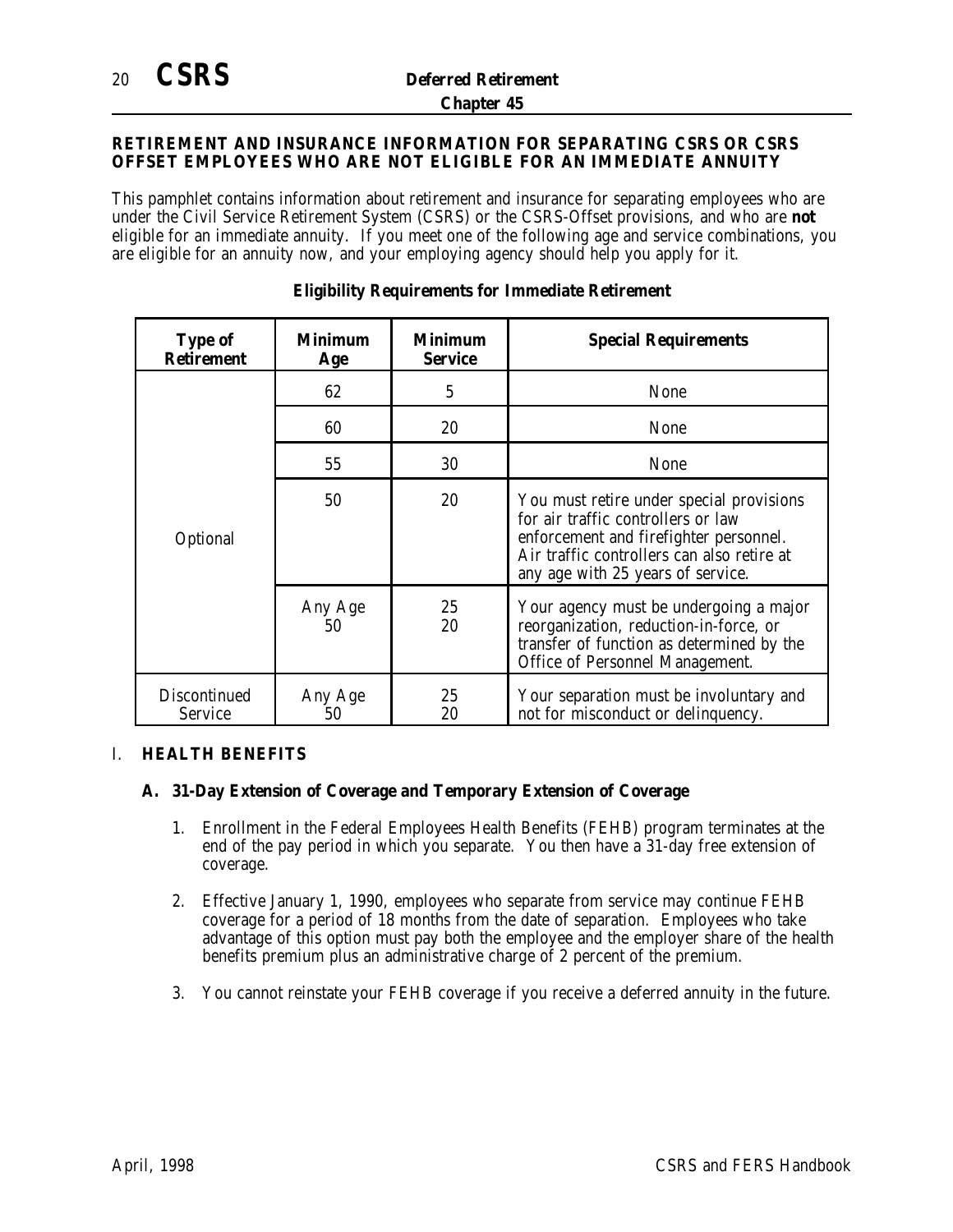## **B. Conversion Privilege**

- 1. If you do not want to continue your health benefits coverage under the temporary extension provision described in paragraph A, you may convert to an individual (nongroup) contract with your carrier. If you continue your coverage under the temporary continuation provision, you will have another opportunity to convert to an individual contract at the end of the 18-month period.
- 2. If you convert, you must pay the entire cost of coverage and benefits may be less than previous coverage. However, the carrier must provide coverage regardless of any health problems you or your family members may have.

### **C. Form You Should Receive: SF-2810--Notice of Change in Health Benefits Enrollment**

Upon separation, your employing office must complete SF 2810 terminating your enrollment and send you a copy. The SF 2810 explains about the 31-day extension of coverage and how to convert to a nongroup contract. Your employing office must also send you information about your eligibility for the temporary continuation of coverage described above (paragraph A), if you separated on or after January 1, 1990.

### **II. LIFE INSURANCE**

### **A. Conversion Privilege**

Life insurance under the Federal Employees Group Life Insurance (FEGLI) program terminates at the end of the pay period in which you separate. You then have a 31-day free extension of coverage during which you may convert to an individual policy.

You cannot reinstate your FEGLI coverage if you receive a deferred annuity in the future.

#### **B. Forms You Should Receive:**

SF 2821--Agency Certification of Insurance Status

SF 2819--Notice of Conversion Privilege

Upon separation, your employing office must complete SF 2821 terminating your coverage and send you a copy. It must also give you SF 2819 that provides information on your right to convert to an individual (nongroup) life insurance policy.

#### **III. RETIREMENT**

#### **A. Option: Refund**

1. You may apply for a refund of your retirement contributions if you have been separated from Federal service for at least 31 days. The refund will not include any interest unless you have less than 5 years of service or some of your service was performed before 1957.

Form to use: OPM Form 1425 (SF 2802)--Application for Refund of Retirement Deductions.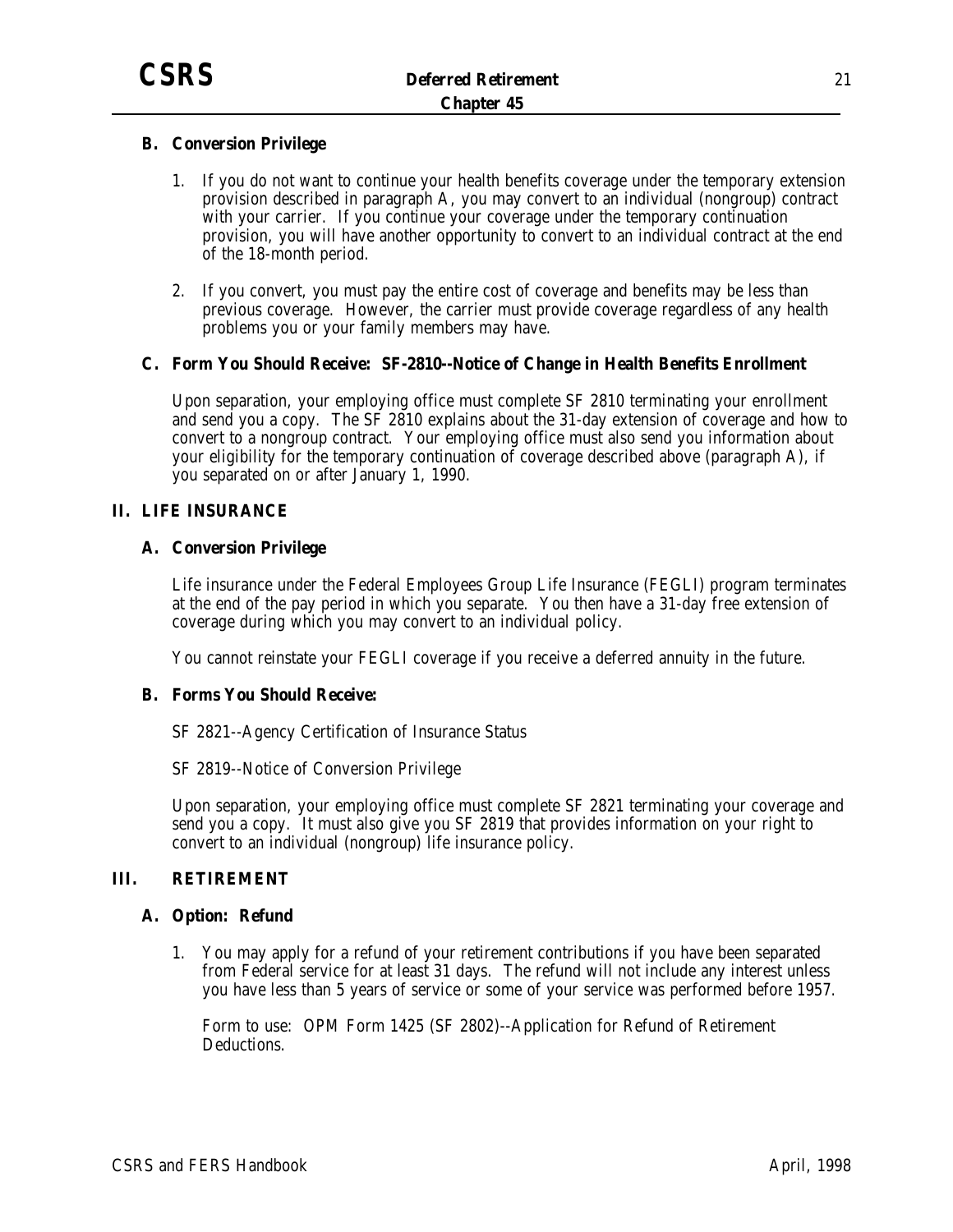<sup>22</sup> *CSRS* **Deferred Retirement** 

- 2. If you take a refund of your retirement contributions at separation, you may redeposit the refund (with interest) only if you return to Federal service under CSRS or FERS.
- 3. Before you can receive a refund, you must notify your spouse and, in some cases, any former spouse that you have filed the application. If you are eligible for an immediate optional/voluntary retirement benefit, you cannot receive a refund. Also, you cannot receive a refund if the refund would end the court-ordered right of any spouse or former spouse to future benefits based on your service. For more detailed information about refunds, see OPM Form 1425 or Retirement Facts 9, "Refunds under the Civil Service Retirement System."

## **B. Option: Deferred Annuity**

- 1. If you have at least 5 years of creditable civilian service, did not receive a refund of all retirement contributions, and are not eligible for an immediate optional/voluntary retirement benefit, you will be eligible for a deferred annuity at age 62.
- 2. You should file OPM Form 1496A, Application for Deferred Retirement, with OPM no sooner than 2 months before attaining age 62. The deferred annuity commences on your 62nd birthday.
- 3. The deferred annuity is based on the length of service and high-3 average salary in effect at date of separation.
- 4. If you want to make a deposit for post-1956 military service, you must make the deposit before separation in order to receive credit for the military service in the computation of your deferred annuity.
- 5. If you are entitled to a deferred annuity, you may be eligible to elect the alternative annuity, that is, an actuarially reduced monthly benefit, plus a lump-sum payment equal to all your contributions to the retirement fund. (You must obtain your spouse's consent before you make this election.)
	- NOTE: If you have a former spouse with court-awarded entitlement to a survivor annuity or a portion of your annuity, you may **not** elect the alternative annuity.
	- NOTE: Subject to the restrictions imposed by Public Law 103-66, you may elect the alternative annuity only if you suffer from one of certain life-threatening illnesses and are entitled to a deferred annuity that commences on or after October 1, 1994.
- 6. No survivor annuity is payable to your spouse, former spouse, or children if you die before you reach age 62. The same is true if you become age 62, but die before filing an application for retirement. The only benefit payable in either case would be a lump-sum payment of your retirement contributions, without interest.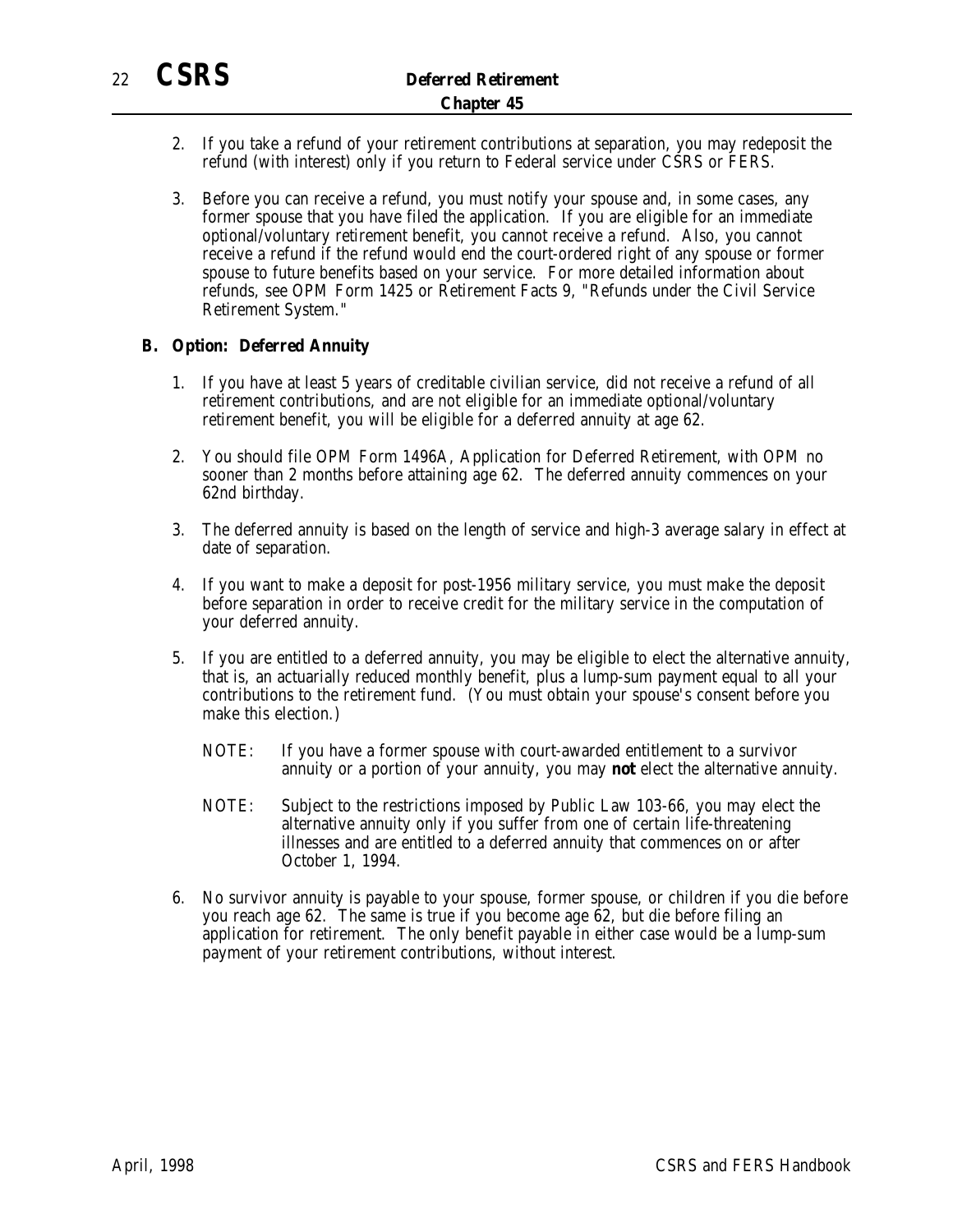## **RETIREMENT AND INSURANCE INFORMATION FOR SEPARATING FERS EMPLOYEES WHO ARE NOT ELIGIBLE FOR AN IMMEDIATE ANNUITY**

This pamphlet contains information about retirement and insurance for separating employees who are under the Federal Employees Retirement System (FERS), and who are **not** eligible for an immediate annuity. If you meet one of the following age and service combinations, you are eligible for an annuity now, and your employing agency should help you apply for it.

| <b>Type of</b><br><b>Retirement</b> | <b>Minimum</b><br>Age | <b>Minimum</b><br><b>Service</b> | <b>Special Requirements</b>                                                                                                                                          |
|-------------------------------------|-----------------------|----------------------------------|----------------------------------------------------------------------------------------------------------------------------------------------------------------------|
| Optional                            | 62                    | 5                                | None                                                                                                                                                                 |
|                                     | 60                    | 20                               | <b>None</b>                                                                                                                                                          |
|                                     | $MRA*$                | 30                               | None                                                                                                                                                                 |
|                                     | $MRA*$                | 10                               | None                                                                                                                                                                 |
|                                     | 50<br>Any Age         | 20<br>25                         | You must retire under special<br>provisions for air traffic controllers or<br>law enforcement and firefighter<br>personnel.                                          |
|                                     | Any Age<br>50         | 25<br>20                         | Your agency must be undergoing a<br>major reorganization, reduction-in-<br>force, or transfer of function as<br>determined by the Office of Personnel<br>Management. |
| Discontinued<br>Service             | Any Age<br>50         | 25<br>20                         | Your separation must be involuntary<br>and not for misconduct or delinquency.                                                                                        |

## **Eligibility Requirements for Immediate Retirement**

\*MRA = Minimum Retirement Age. Depending on your year of birth, the MRA ranges between ages 55 and 57. To determine your MRA, refer to the table below: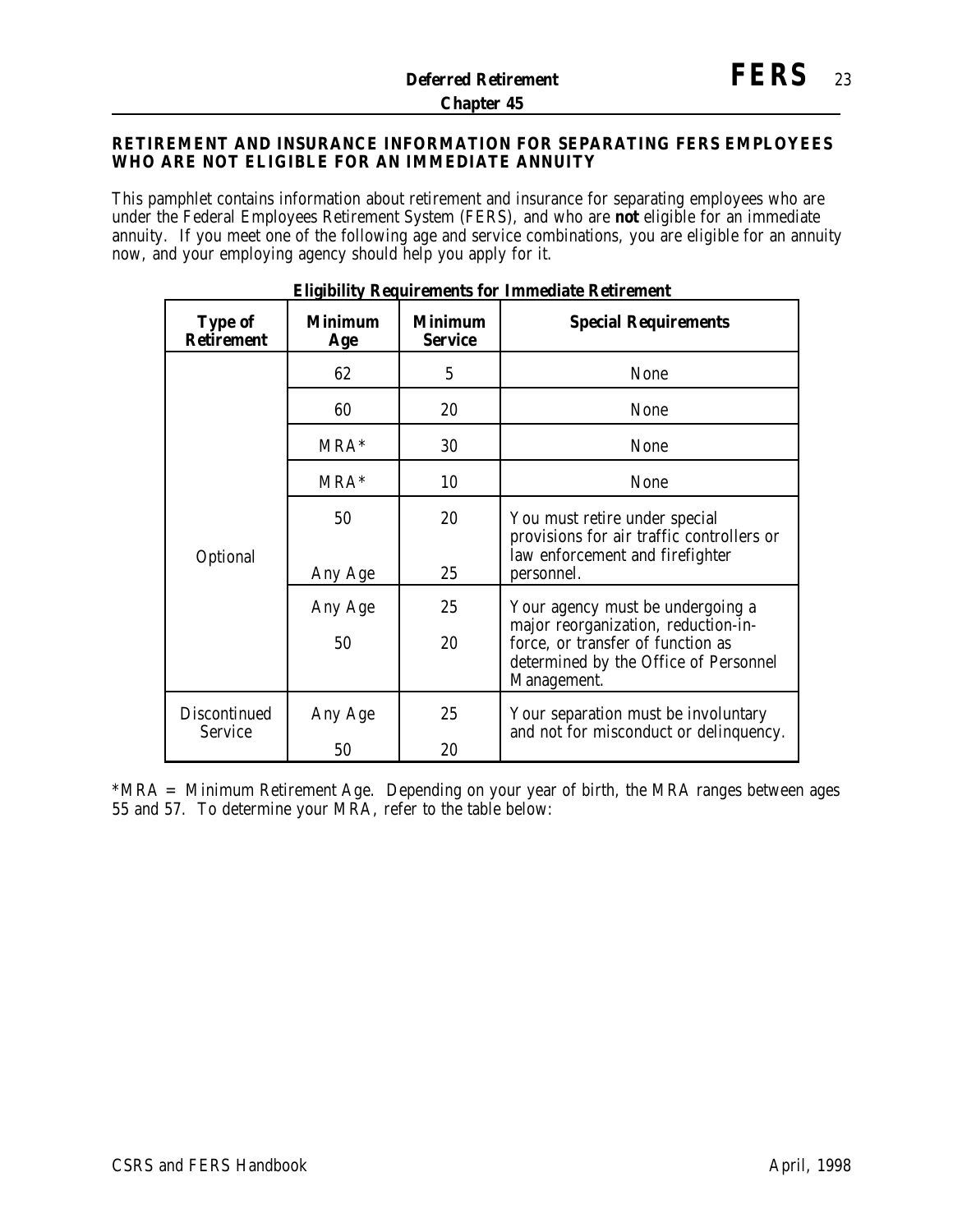

| If Year of Birth Is | The Minimum Retirement Age is |
|---------------------|-------------------------------|
| Before 1948         | 55                            |
| 1948                | 55 and 2 months               |
| 1949                | 55 and 4 months               |
| 1950                | 55 and 6 months               |
| 1951                | 55 and 8 months               |
| 1952                | 55 and 10 months              |
| 1953-1964           | 56                            |
| 1965                | 56 and 2 months               |
| 1966                | 56 and 4 months               |
| 1967                | 56 and 6 months               |
| 1968                | 56 and 8 months               |
| 1969                | 56 and 10 months              |
| 1970 & After        |                               |

Please note that if you are now at the Minimum Retirement Age or older, and have at least 10 years of service, but have chosen to postpone applying for your annuity, the information in this pamphlet does not apply to you. Ask your agency for the appropriate information.

## **I. HEALTH BENEFITS**

# **A. 31-Day Extension of Coverage and Temporary Extension of Coverage**

- 1. Enrollment in the Federal Employees Health Benefits (FEHB) program terminates at the end of the pay period in which you separate. You then have a 31-day free extension of coverage.
- 2. Effective January 1, 1990, employees who separate from service may continue FEHB coverage for a period of 18 months from the date of separation. Employees who take advantage of this option must pay both the benefits premium plus an administrative charge of 2 percent of the premium.
- 3. You cannot reinstate your FEHB coverage if you receive a deferred annuity in the future.

## **B. Conversion Privilege**

- 1. If you do not want to continue your health benefits coverage under the temporary extension provision described in paragraph A, you may convert to an individual (nongroup) contract with your carrier. If you continue your coverage under the temporary continuation provision, you will have another opportunity to convert to an individual contract at the end of the 18-month period.
- 2. If you convert, you must pay the entire cost of coverage and benefits may be less than previous coverage. However, the carrier must provide coverage regardless of any health problems you or your family members may have.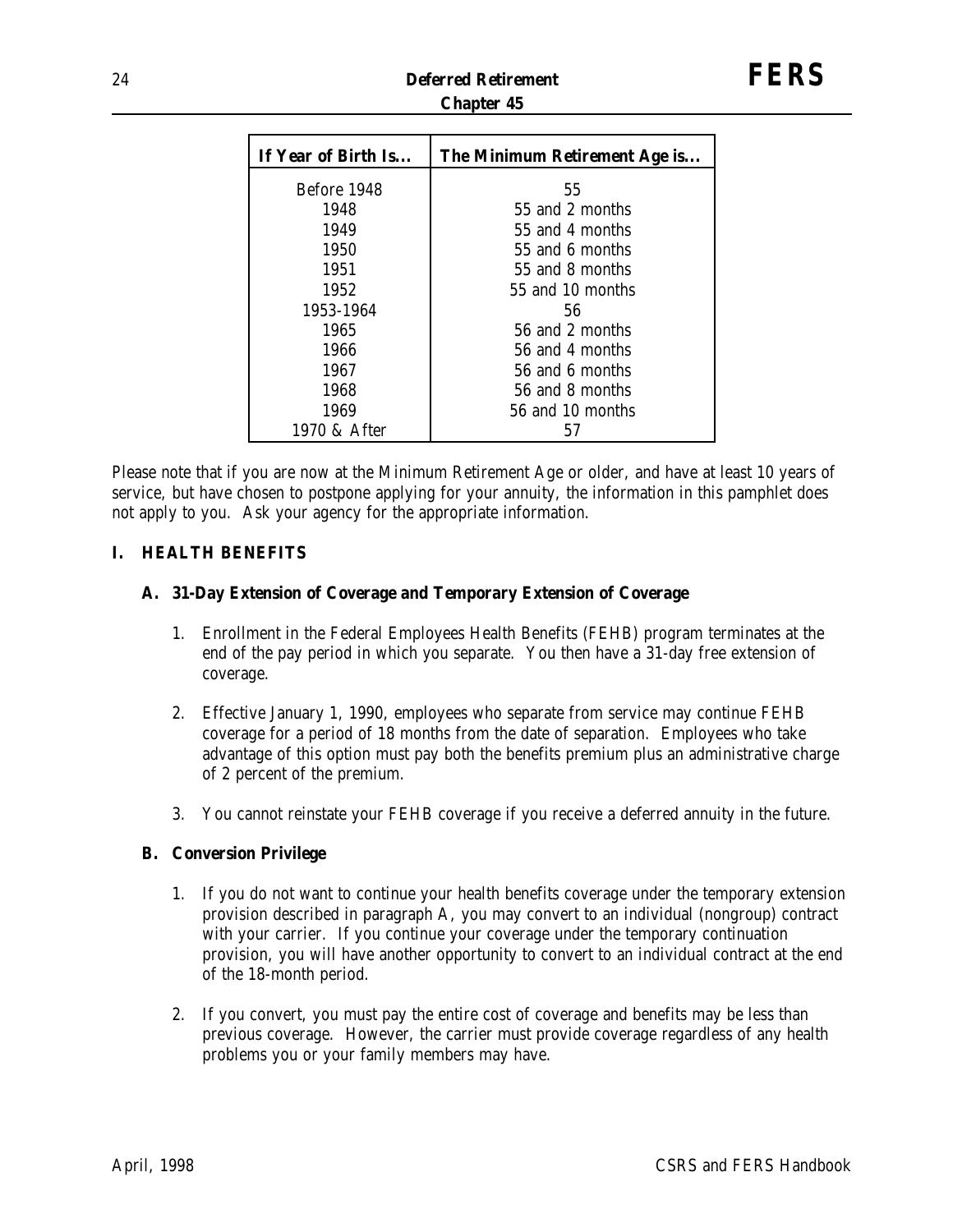#### **C. Form You Should Receive: SF 2810--Notice of Change in Health Benefits Enrollment**

Upon separation, your employing office must complete SF 2810 terminating your enrollment and send you a copy. The SF 2810 explains about the 31-day extension of coverage and how to convert to a nongroup contract. Your employing office must also send you information about your eligibility for the temporary continuation of coverage described above (paragraph A), if you separated on or after January 1, 1990.

## **II. LIFE INSURANCE**

## **A. Conversion Privilege**

Life insurance under the Federal Employees Group Life Insurance (FEGLI) program terminates at the end of the pay period in which you separate. You then have a 31-day free extension of coverage during which you may convert to an individual policy. You cannot reinstate your FEGLI coverage if you receive a deferred annuity in the future.

### **B. Forms You Should Receive:**

SF 2821--Agency Certification of Insurance Status SF 2819--Notice of Conversion Privilege

Upon separation, your employing office must complete SF 2821 terminating your coverage and send you a copy. It must also give you SF 2819 that provides information on your right to convert to an individual (nongroup) life insurance policy.

## **III. RETIREMENT**

## **A. Option: Refund**

1. You may apply for a refund of your retirement contributions if you have been separated from Federal service for at least 31 days. If you have more than 1 year of service, interest on the contributions will be part of the refund. If you are eligible for an immediate optional/voluntary retirement benefit, you are not eligible to receive a refund.

Form to Use: SF 3106--Application for Refund of Retirement Deductions

- 2. Before you can receive a refund, you must notify your spouse and, in some cases, any former spouse that you have filed the application. If you are eligible for an immediate optional/voluntary retirement benefit, you cannot receive a refund. Also, you cannot receive a refund if the refund would end the court-ordered right of any spouse or former spouse to future benefits based on your service.
- 3. Refunded FERS contributions can never be redeposited and the service covered by the refund is not creditable for any purpose.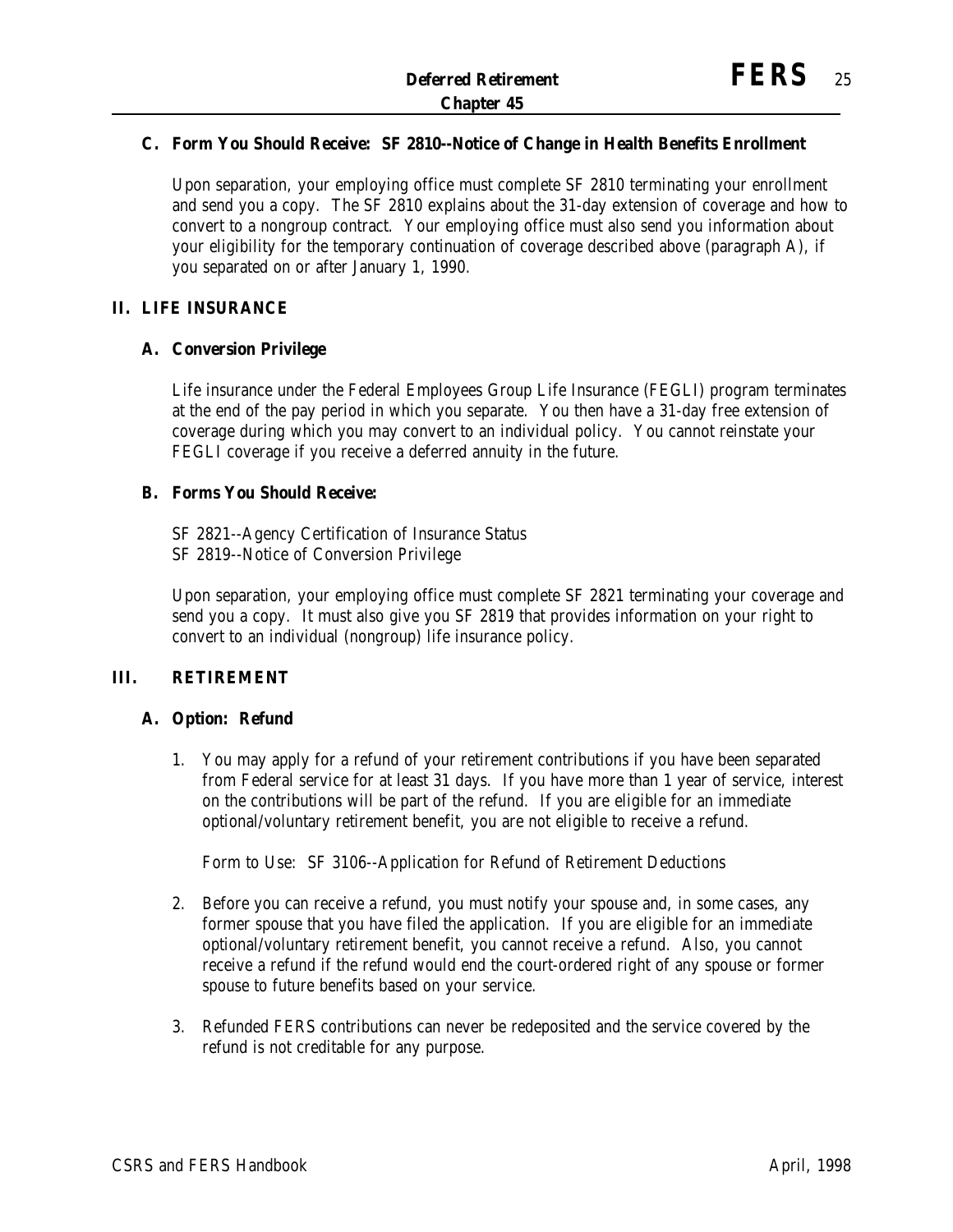- 4. If you are a transferee with a CSRS annuity component and you separate from Federal service, you may apply for a refund of your CSRS contributions only. (You may redeposit the CSRS contributions according to CSRS deposit rules.) By leaving your FERS contributions in the retirement fund, you will retain title to a FERS deferred annuity.
	- NOTE: If you were covered by CSRS Offset provisions (both CSRS and Social Security) when you transferred to FERS, your Offset service is now treated as FERS service. You cannot redeposit a refund of Offset service deductions that you receive after transferring to FERS. The service covered by that refund is not creditable for any purpose.

# **B. Option: Deferred Annuity**

- 1. If you have at least 5 years of paid creditable civilian service for which withholdings or deposits remain in the Fund and you are not eligible for optional/voluntary retirement benefits, you will be eligible for a deferred annuity. You may receive a deferred annuity beginning on the first day of the month after you attain age 62. In addition, if you have at least 10 years of creditable service, you may elect to receive a deferred annuity as early as the first day of the month after you attain your Minimum Retirement Age (MRA).
- 2. If you are eligible for a deferred annuity beginning after you attain your MRA (see paragraph B1 above), your deferred annuity will be reduced by 5 percent for each year by which the commencing date of annuity precedes your 62nd birthday, unless you have at least 30 years of service; have 20 years of service, and postpone the commencing date until you are age 60; or have at least 20 years of service as an air traffic controller, firefighter, law enforcement officer, or Member of Congress.
- 3. You must file form RI 92-19, Application for Deferred or Postponed Retirement, with OPM no sooner than 2 months before age 62 or the date you want the annuity to begin. If you separate with 10 or more years of service, you must designate a commencing date of annuity on or before age 62.
- 4. If you receive a deferred annuity, you are not eligible for the retiree annuity supplement.
- 5. The deferred annuity is based on the length of service and high-3 average salary in effect at date of separation.
- 6. If you want to make a deposit for post-1956 military service, you must make the deposit before separation in order to receive credit for the military service in the computation of your deferred annuity.